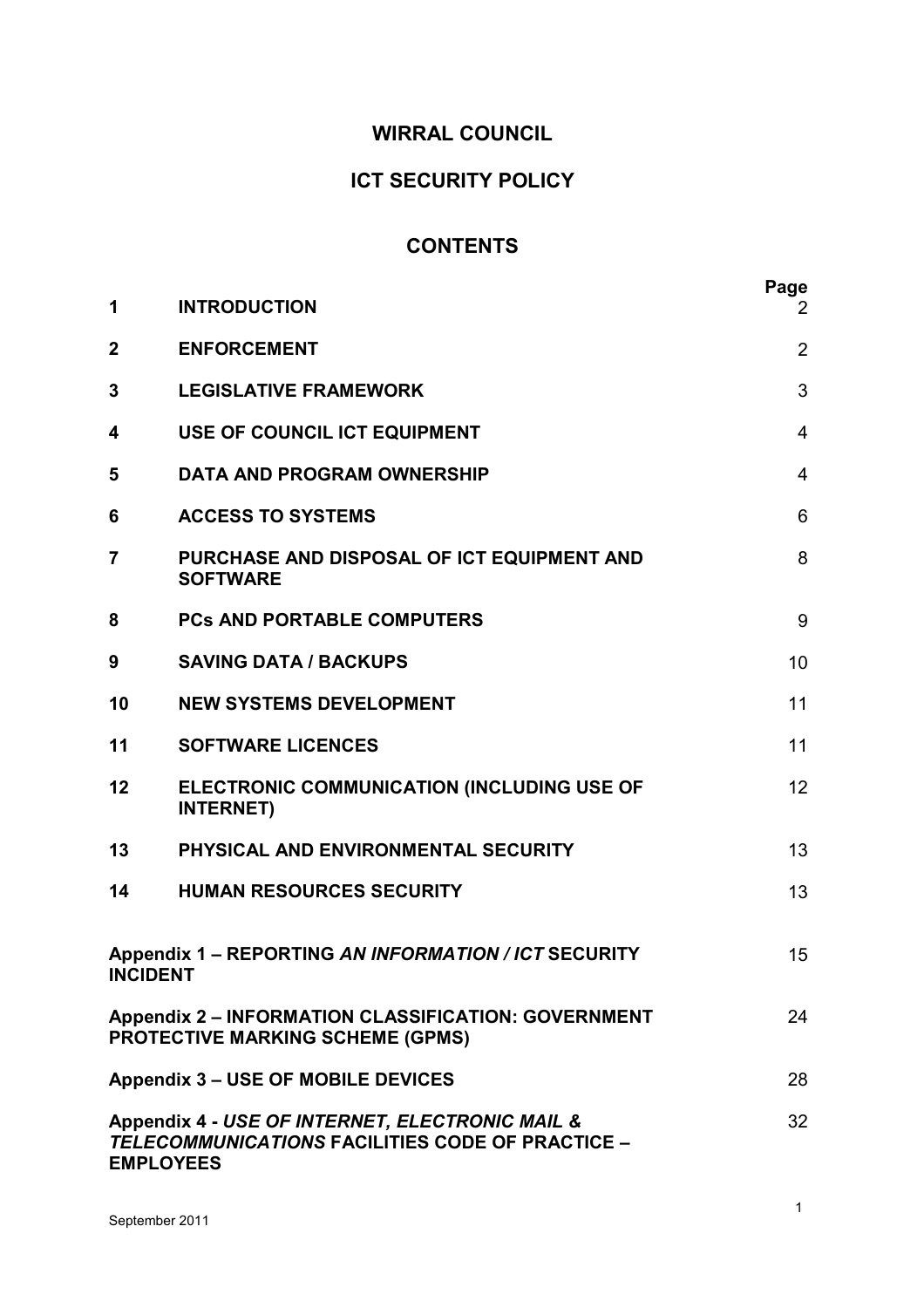# **1 INTRODUCTION**

- 1.1 Information and Communications Technology (ICT) is an integral part of the Council's activities: investment in equipment such as personal computers (PCs) and the communications infrastructure is significant. Because access to information via ICT is essential to the provision of services, policies and procedures need to be laid down and enforced in order to safeguard the information required by those services and the Council's interests. These include:
	- the physical assets
	- access to the information on those assets
	- services continuity
	- users of the systems and equipment
	- compliance with legislation
- 1.2 This Policy therefore applies to:
	- all employees and elected members of the Council
	- all employees and agents of other organisations who directly or indirectly support or use the Council's computer systems or networks
	- all temporary and agency staff directly employed or indirectly engaged by the Council
	- all volunteers engaged directly or indirectly by the Council.
- 1.3 This Policy applies to all areas of ICT, including:
	- PCs and associated equipment, including personal digital assistants (PDAs) and mobile equipment
	- *all files servers and storage systems*
	- printers, faxes and reprographics equipment
	- network communications
	- software
- 1.4 This Security Policy should be read in conjunction with the Audit Guidelines for ICT Systems, produced by Internal Audit.

# **2 ENFORCEMENT**

- 2.1 All users of the Council's information and ICT equipment are personally responsible for compliance with this Policy.
- 2.2 **Information and ICT security is viewed seriously by the Council and any failure to comply with this Policy could lead to disciplinary action being taken against any individual involved.** Non-compliance may be considered gross misconduct and as such may lead to the dismissal of the employee or employees concerned.

Examples of non-compliance include:-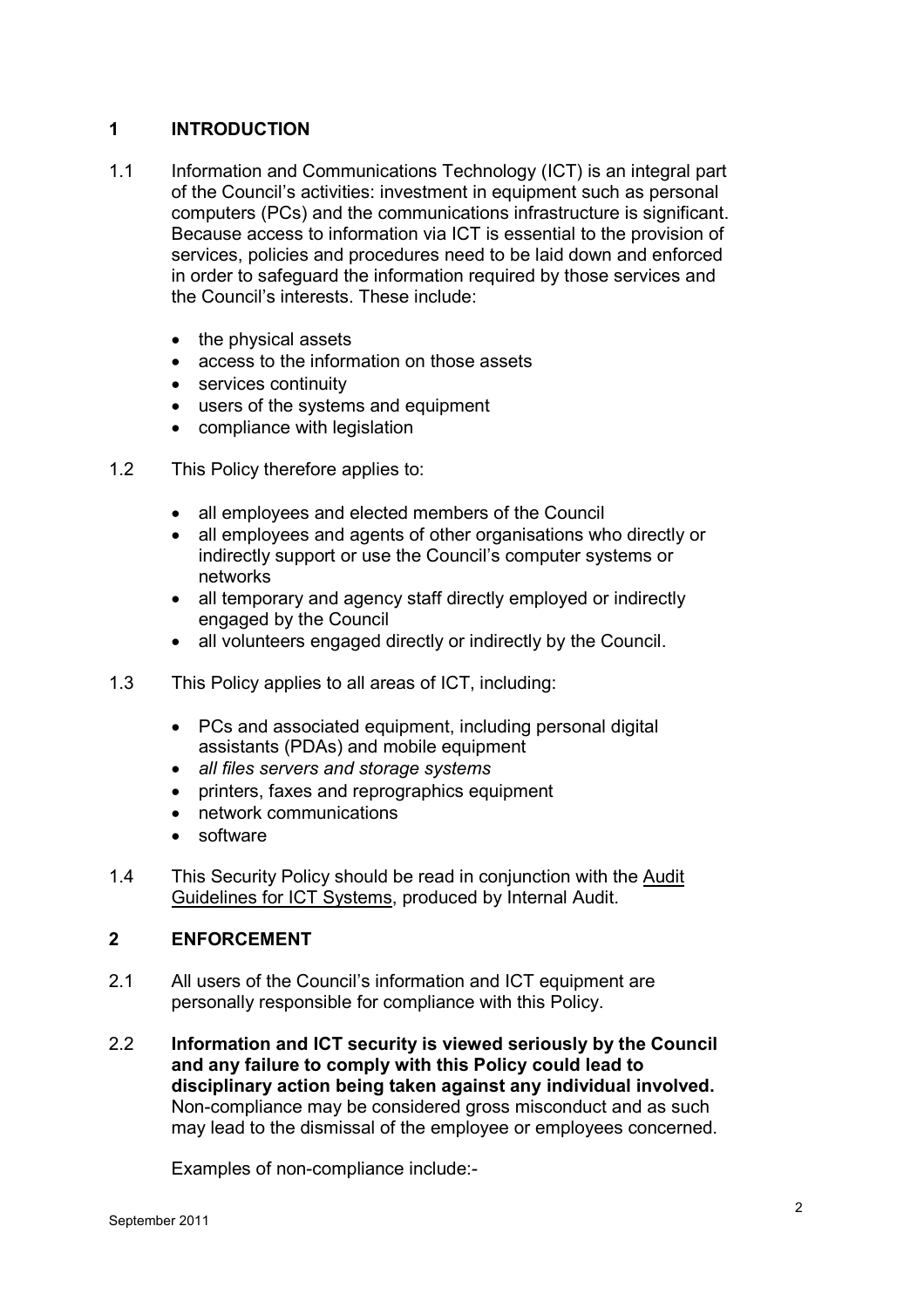- the installation and use of unauthorised software (including screensavers & wallpaper),
- any unauthorised access, deletion or amendment to software held on a computer,
- the installation and use of any unauthorised computer or telecommunications equipment, to Council networks,
- unauthorised and/or illicit use of the Internet,
- access to inappropriate websites and the downloading or storage of inappropriate images or material,
- the use of data for illicit purposes (including breach of any law, regulation or any reporting requirement of any law enforcement or government agency),
- the copying of software which breaches copyright agreements,
- exposing the Council to actual or potential loss (monetary or otherwise) through the compromise of ICT security,
- the unauthorised disclosure of confidential or personal information or the unauthorised use of corporate data,
- any disclosure of data to an unauthorised member of staff or any other person who is not authorised to see it,
- unauthorised personal use of equipment or changes to equipment configuration,
- unauthorised deletion or alteration of files or data,
- avoidable damage to the Council's equipment,
- sharing of passwords or otherwise compromising password security,
- any theft, damage or loss of IT equipment (eg theft of PCs or components),
- any unsolicited e-mail which is offensive or appears to be fraudulent,
- use of IT facilities or systems to engage in fraudulent activities.

This is a list of examples and is not intended to be exhaustive.

2.3 Any individual who has knowledge of a breach of this Policy must report it immediately to his or her line manager. Failure to do so could result in disciplinary action being taken. The procedures for reporting a breach are in Appendix 1.

# **3 LEGISLATIVE FRAMEWORK**

3.1 The Council and all staff must comply with all relevant legislation. Users may be held personally responsible for any breach of any relevant legislation. Relevant legislation includes, but is not restricted to:

> Data Protection Act 1998 *(see paragraph 5.3 below)* Copyright, Designs and Patents Act 1988 Computer Misuse Act 1990 Health & Safety Act (Display Screen Equipment) Regulations 1992 Freedom of Information Act 2000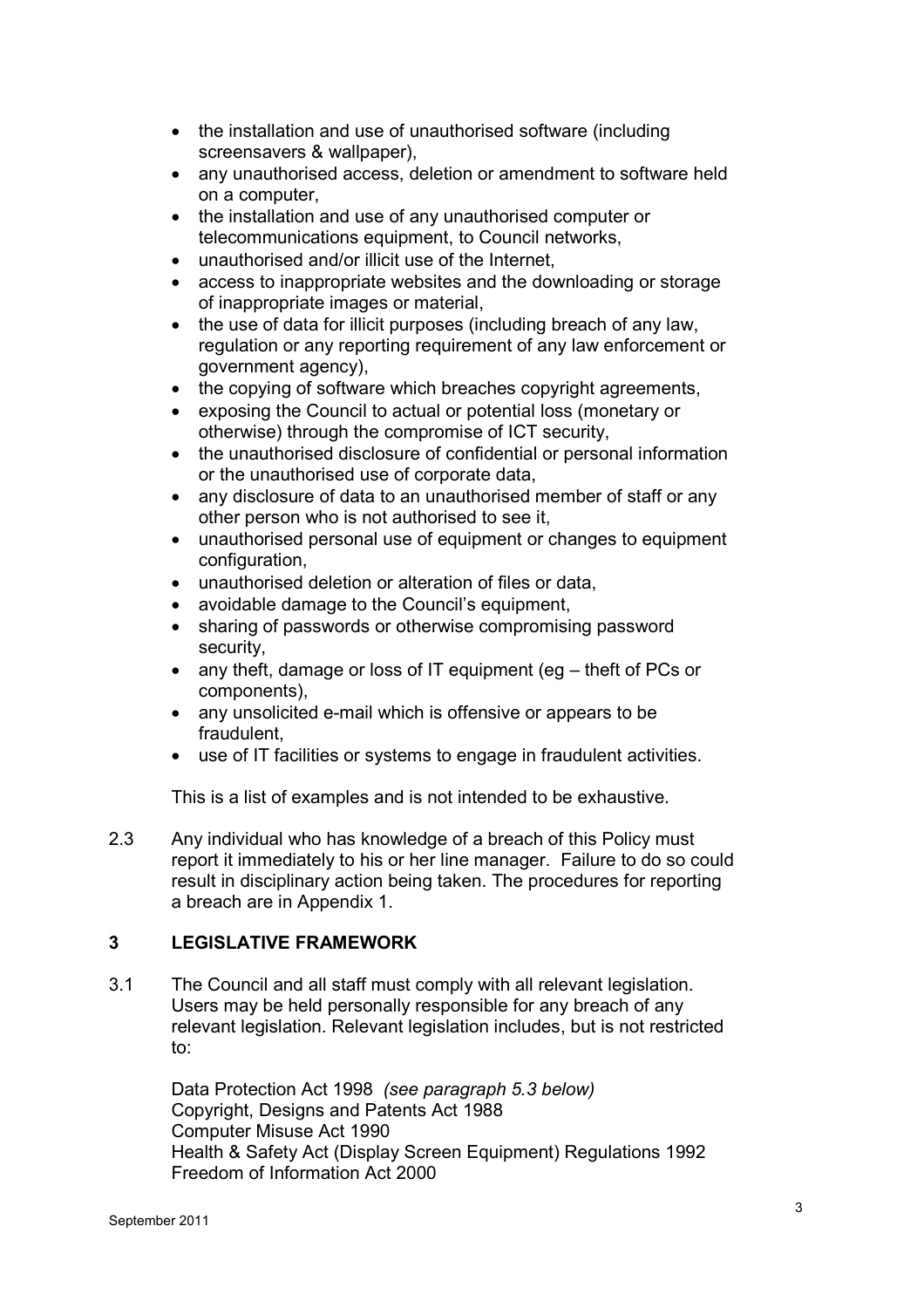Anyone who is unsure of their responsibility should seek clarification from their line manager.

# **4 USE OF COUNCIL ICT EQUIPMENT & NETWORKS**

- 4.1 Access by outside bodies into any of the Council's networks or equipment is not permitted without prior recorded agreement between IT Services and the appropriate Chief Officer/Senior Information Risk Owner (SIRO).
- 4.2 Access to departmental systems or information by representatives of external bodies (eg – Department of Work & Pensions) should be authorised by the system owner/ Information Asset Owner (IAO).
- 4.3 Staff accessing systems hosted outside the Council (e.g. *central government systems*) are bound by the requirements of this ICT Security Policy in addition to any policies and procedures relating specifically to the external system.
- 4.4 Telephone numbers, *login credentials and other information required to* access the Council's networks must not be disclosed to unauthorised persons/bodies.
- 4.5 No equipment may be
	- connected to the network, or
	- attached to any equipment connected to the network or which could be connected to the network (e.g. laptops)

without prior recorded authorisation from IT Services and the relevant SIRO.

4.6 When working remotely (e.g. homeworking) only Council-issued equipment and means of connection must be used when connecting to the Council network and the internet.

#### **5 DATA AND PROGRAM OWNERSHIP**

#### 5.1 **The Council's Data**

- (a) All computer programs and data resident on the Authority's hardware are for the sole use of the council in undertaking its business; access by members and employees is solely for this purpose, except by express recorded permission of the Chief Officer in consultation with the Director of Finance.
- (b) Copying, alteration or interference with computer programs is not permitted without the recorded agreement of IT Services or the appropriate Chief Officer.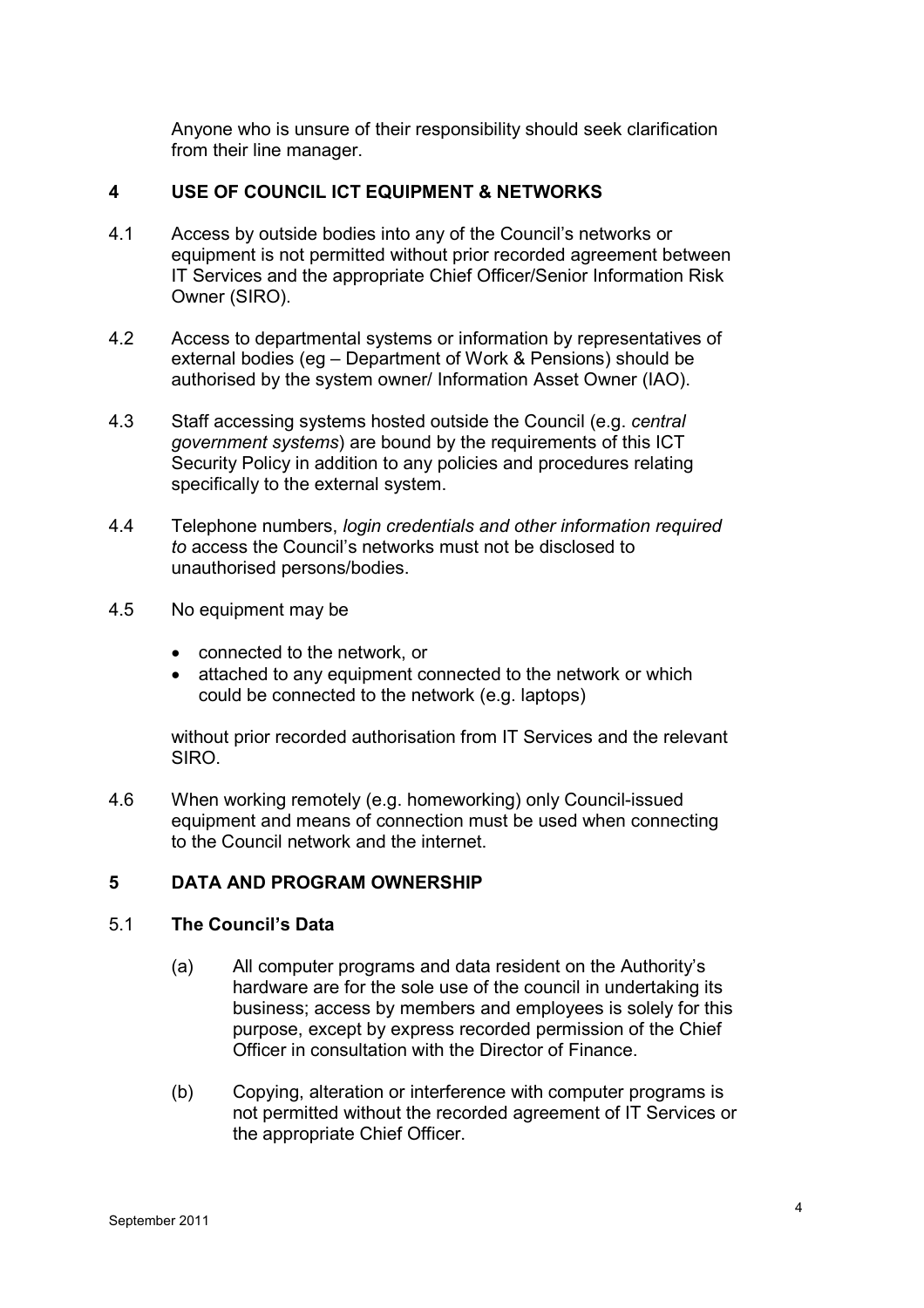- (c) To enable staff to recognise the security level appropriate to the information or data they are using it is necessary to classify the information. To ensure consistency in the way Wirral staff use and protect the information we hold and exchange with partners in the public sector Wirral Council has adopted the Government Protective Marking Scheme (GPMS). Details are in Appendix 2.
- (d) IAOs should consider encrypting Council data/information which is classified as PROTECT or higher (see Appendix 2).

# 5.2 **Roles & Responsibilities**

Roles and responsibilities relating to information and ICT security issues are outlined below:

# (a) **Senior Information Risk Owners (SIRO)**

The Director of Finance is Wirral Council's SIRO and is responsible for the information risk policy and how information risk is managed. This role is supported by SIROs in each department who identify information assets and give appropriate individuals responsibility for each asset (Information Asset Owners).

# (b) **Information Asset Owners (IAO)**

IAOs are responsible for:

- understanding what information is held, how it is added and removed, who has access, and why;
- approving the level and extent of transfer of data to removable media, such as laptops, ensuring that there is a business purpose to do so and that the media is sufficiently protected;
- ensuring that access to the information is kept to the minimum needed and that usage of the information is monitored.

# (c) **Department Security Officer (DSO)**

DSOs act as a point of contact for information or ICT security issues, including ensuring that incidents which threaten information or ICT security are dealt with according to the corporate procedures described in Appendix 1.

# (d) **Information Strategy Group (ISG)**

The Information Strategy Group (ISG) is the corporate body responsible for all specific ICT issues in the Council including formulation of strategies, policies and associated procedures, recommendations for developments and investments.

# 5.3 **Data Protection Legislation**

 (a) Any Personal Data held by the Council is subject to The Data Protection Act 1998. Personal Data is defined as any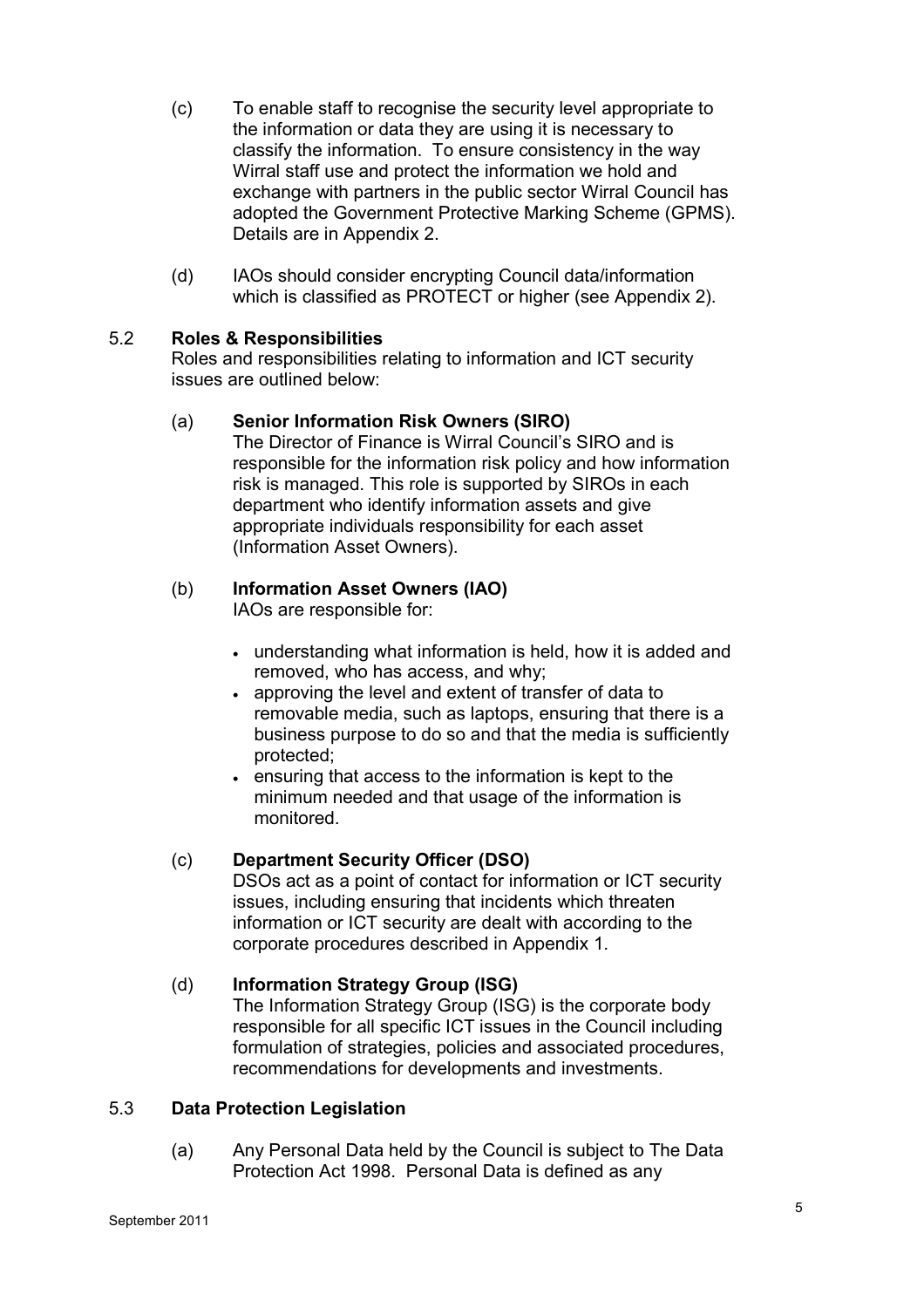information which identifies a living individual. The medium it is held on is irrelevant and this may be computer files, manual records, photographs or CCTV footage for example. The Director of Finance has overall authority for Data Protection compliance and this is delegated to the Information Manager within Finance Department. The Information Manager is responsible for ensuring the Council activities and purposes which utilise Personal Data are notified to the regulator, the Information Commissioner. The Notification can be viewed on line on the public register pages at www.ico.gov.uk. All communication with the Information Commissioner should be via the Council's Information Manager.

- (b) The Data Protection Act requires us to disclose Personal Data in accordance with our Notification. Additional disclosures may be allowed with informed consent or in specific documented circumstances, such as for crime prevention. All disclosures must be in accordance with current Data Protection legislation.
- (c) The 8 Data Protection Principles are:
	- Personal data must be processed fairly and lawfully.
	- Personal data must be obtained only for one or more specified and lawful purposes, and must not be further processed in any manner incompatible with that purpose or those purposes.
	- Personal data must be adequate, relevant and not excessive in relation to the purpose or purposes for which they are processed.
	- Personal data must be accurate and, where necessary, kept up to date.
	- Personal data processed for any purpose or purposes must not be kept for longer than is necessary.
	- Personal data must be processed in accordance with the rights of data subjects under the Data Protection Act.
	- Appropriate technical and organisational measures must be taken against unauthorised or unlawful processing of personal data and against loss or destruction of, or damage to, personal data.
	- Personal data must not be transferred to a country or territory outside the European Economic Area, unless that country or territory ensures an adequate level of protection for the rights and freedom of data subjects in relation to the processing of personal data.

#### **6 ACCESS TO SYSTEMS**

#### 6.1 **General**

The approval, setting up and control of all networks and systems is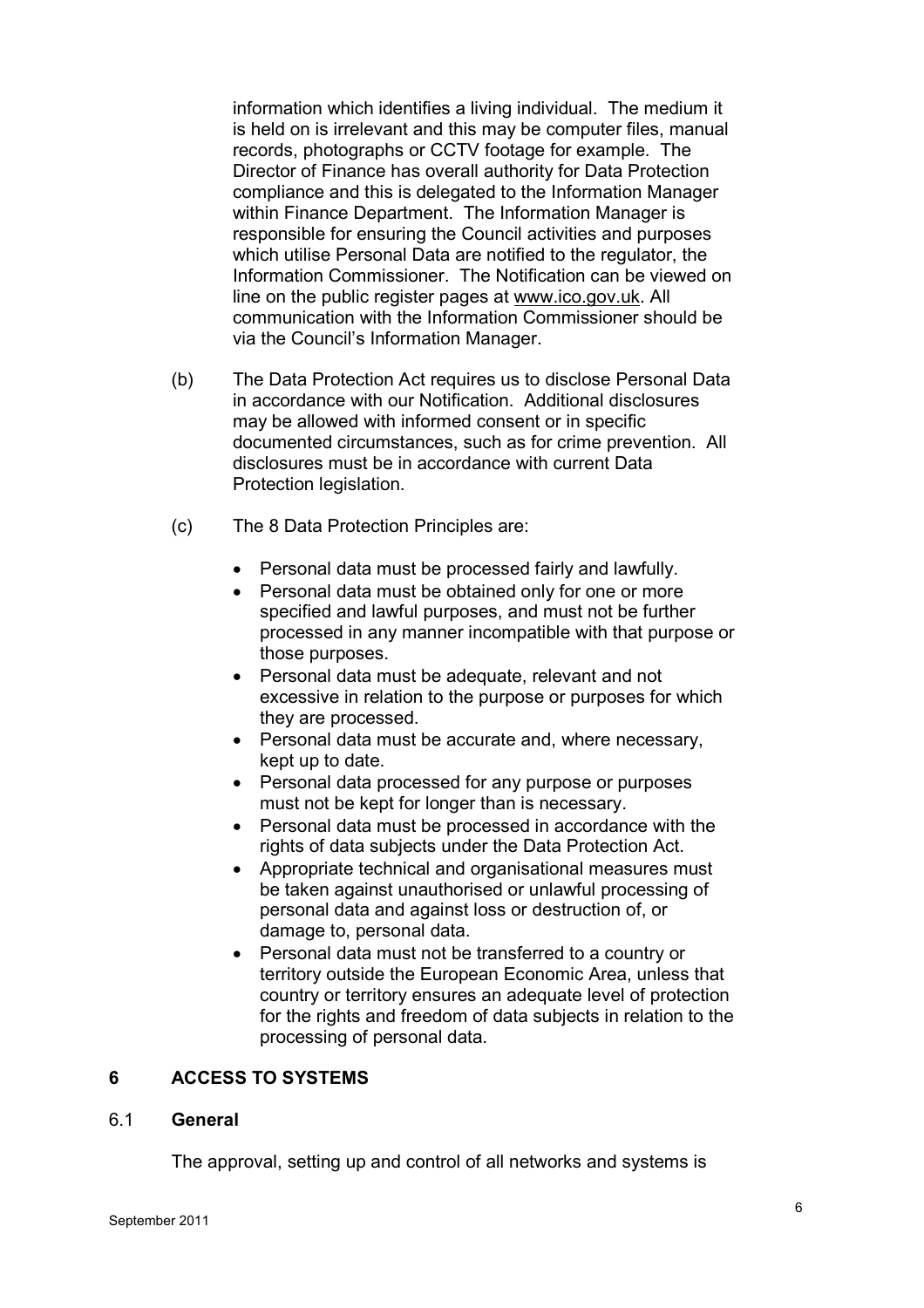the responsibility of IT Services in conjunction with user departments. This includes

- access to the internet, and
- systems which are being accessed from public areas.

The data contained within each system will be subjected to a risk analysis to determine its sensitivity (Information Classification – see Appendix 2) and the impact of it being lost or accessed by, or disclosed to, unauthorised persons. Access must be controlled in accordance with procedures approved by IT Services.

- 6.2 All schools and sites providing public access to electronic services that connect to the corporate broadband network will be connected via a supplementary firewall managed by IT Services. Changes must not be made to any network settings, or additional equipment installed, without the prior recorded agreement of IT Services.
- 6.3 Day-to-day management of each system may reside outside IT Services: nonetheless, each system has a Systems Administrator and IAO, part of whose duties is to ensure adherence to the principles of access control. The appropriate Systems Administrator and IAO must be consulted before access can be given to that system. Requests for access to systems will be accepted only from authorised departmental representatives.
- 6.4 Third parties, *delivering a technical support service to the Council*, requiring *remote* access to systems on the Council network must receive approval from the relevant IAO and must *adhere to Wirral Council's ICT Security Policy, including its appendices.*

*Additionally, third parties must receive appropriate information security training and use two-factor authentication when remotely connecting to the network.* 

A log of organisations connecting to the network must be maintained.

6.5 Where third parties, such as employees of partner organisations, contractors, agency staff or students on placement, require access to Wirral Council's *information systems*, the relevant Authorised Signatory must ensure that the requirements in section 14 of this policy are adhered to.

#### 6.6 **Password Controlled Access**

(a) Each user must have a unique user-ID and password. The use of another person's user-ID is not permitted. Users must not disclose their user-ID or password or visibly record them on or near equipment providing access to networks or systems. Users must not use anyone else's account.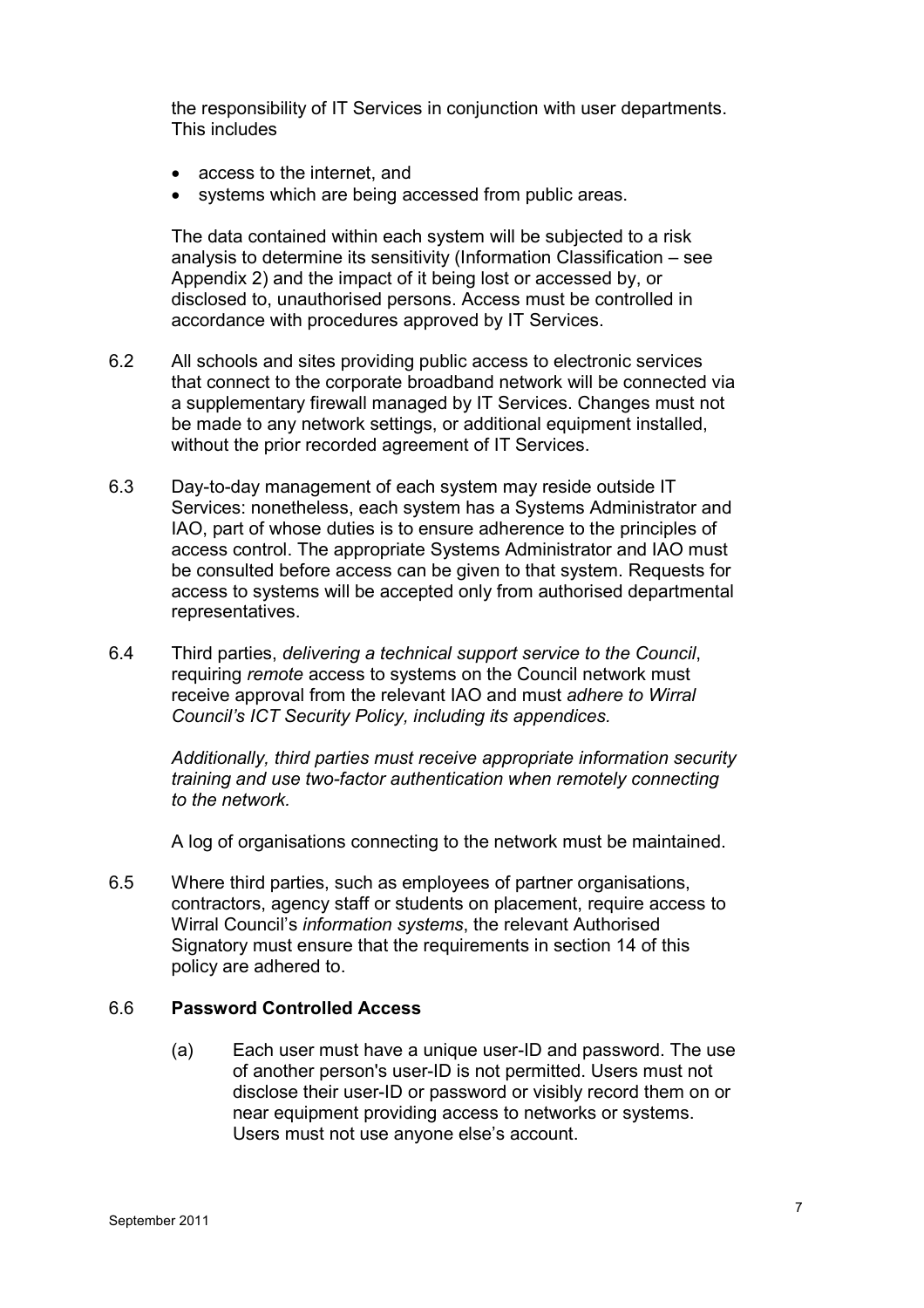- (b) Users must change default passwords, which enable first access, immediately.
- (c) Log-on passwords should be a minimum of seven characters in length and must contain three different type of characters from the following sets:
	- Upper case
	- Lower case
	- Numbers
	- Punctuation

Passwords must be changed every 42 days and especially when it is suspected that the password has been disclosed. The last 20 passwords cannot be reused and passwords must not contain any part of a user's first or surname.

- (d) Persons intending to leave the employ of the Council who have access to applications systems, must immediately have their access capabilities restricted as appropriate, and removed as soon as possible on leaving the Council, either by the system owners, IAOs and/or local systems administrators whichever is applicable.
- (e) When users are away from their desks a password controlled screen lock must be activated.

## 6.7 **Two Factor Authentication**

Passwords are issued for staff to authenticate themselves. When accessing systems remotely, i.e. using mobile devices, further authentication is required. Key fobs are issued to staff to use in addition to their log on password when using mobile devices such as laptops, thus providing means of two factor authentication.

6.8 Key fobs must be stored separately from the equipment they are used when accessing Wirral Council's, or other organisations', systems. Each key fob is accompanied by a unique four digit number which is entered when logging on. This number must not be visibly recorded near to the equipment or the key fob.

# **7 PURCHASE AND DISPOSAL OF ICT EQUIPMENT AND SOFTWARE**

- 7.1 All ICT equipment and software procurement contracts must be coordinated by IT Services and the Corporate Procurement Unit. The process must comply with the Contracts Procedure Rules as set out in the Constitution of the Council.
- 7.2 Authority to purchase equipment is controlled within departments, and IT Services will only act on authorisation agreed between user departments and IT Services. This must be evidenced in writing or by e-mail. IT Services will only place orders for equipment and software, whether placed by Departments or IT Services, which comply with the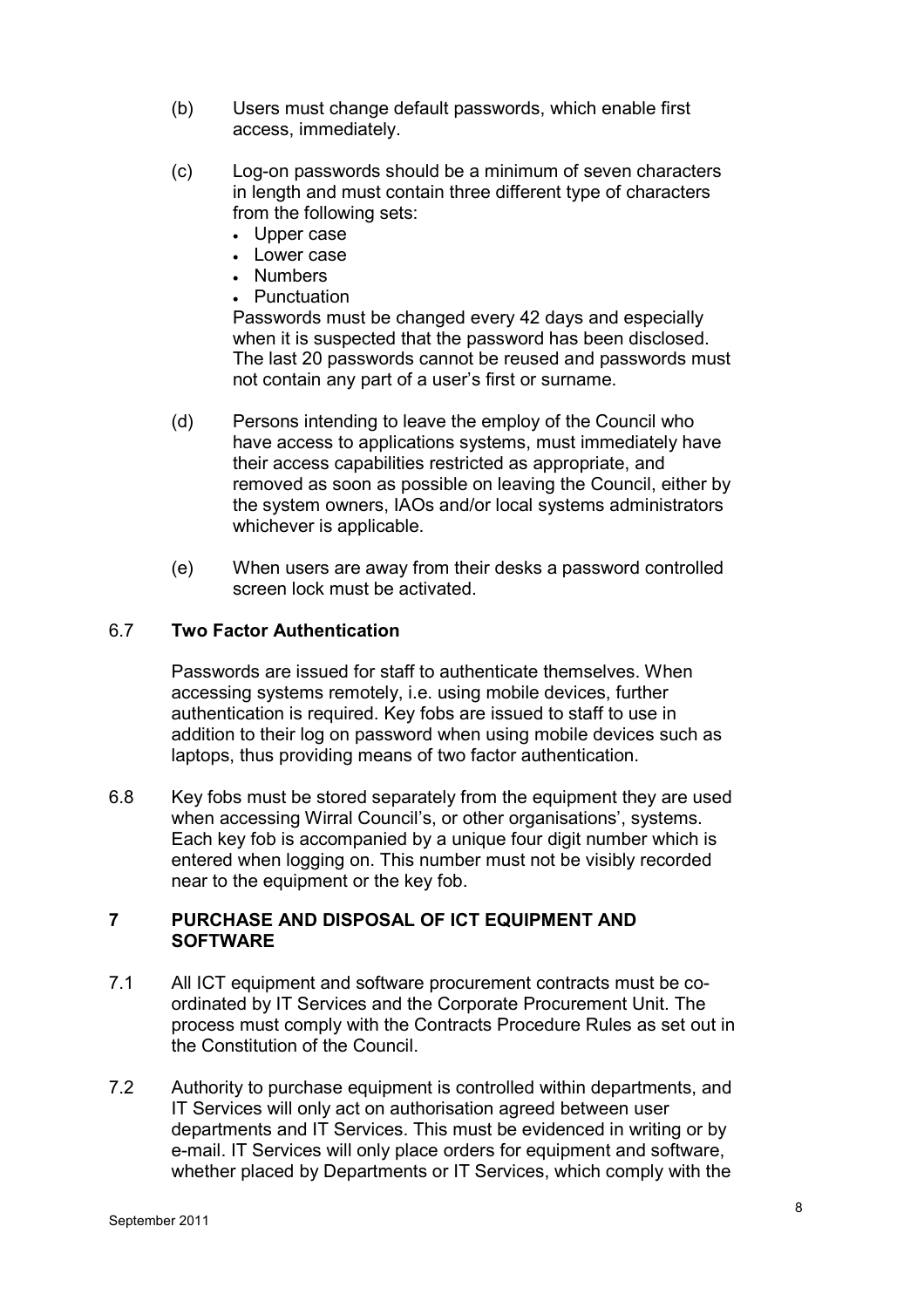Council's ICT Strategy and are appropriate for the users' business needs. IT Services will consult with the user department as appropriate to ensure both these criteria are met.

- 7.3 Details of all ICT equipment must be kept on the Council's central ICT Asset Register. This is controlled by IT Services: however, the accuracy of the information is a joint responsibility between IT Services and user departments.
- 7.4 To ensure compliance with the Waste Electrical & Electronic Equipment (WEEE) Directive and ensure that sensitive data is not accidentally released disposal of any ICT and associated equipment must be carried out *via* IT Services.

# **8 PCs AND PORTABLE COMPUTERS**

# 8.1 **Configuration** (Set Up)

- (a) This includes PCs, and portable equipment such as laptops and handheld devices.
- (b) The configuration (set up) of such equipment must be carried out by IT Services. Systems will be configured to allow users access only to those applications, features and facilities they require to perform their day to day duties, and, where possible, these configurations will be standard across workgroups and locked to prevent unauthorised changes
- (c) An anti-virus solution must be installed on every device that has the capability to run it. The anti-virus solution must be kept up-to-date and maintained appropriately.

# 8.2 **Approved Software**

Unlicensed or personal software must not be installed on the Council's hardware, or connected in any way to the Council's equipment or systems. If software is deemed to be of use to the Council then the Council in accordance with section 7 should duly acquire it under licence. Random spot checks may be conducted by IT Services or Internal Audit to ensure compliance with these provisions. (See also *section 11: Software Licences*)

# 8.3 **Removable Media**

The Council provides a secure environment for its information. The primary security principle is that information should be kept within this environment and be made available for authorised staff to access. Occasionally it may be necessary to use *removable* media to temporarily hold Council information.

8.4 *To prevent data loss the* use of USB ports and removable media (such as floppy disks, CDs, DVDs, memory sticks etc) on networked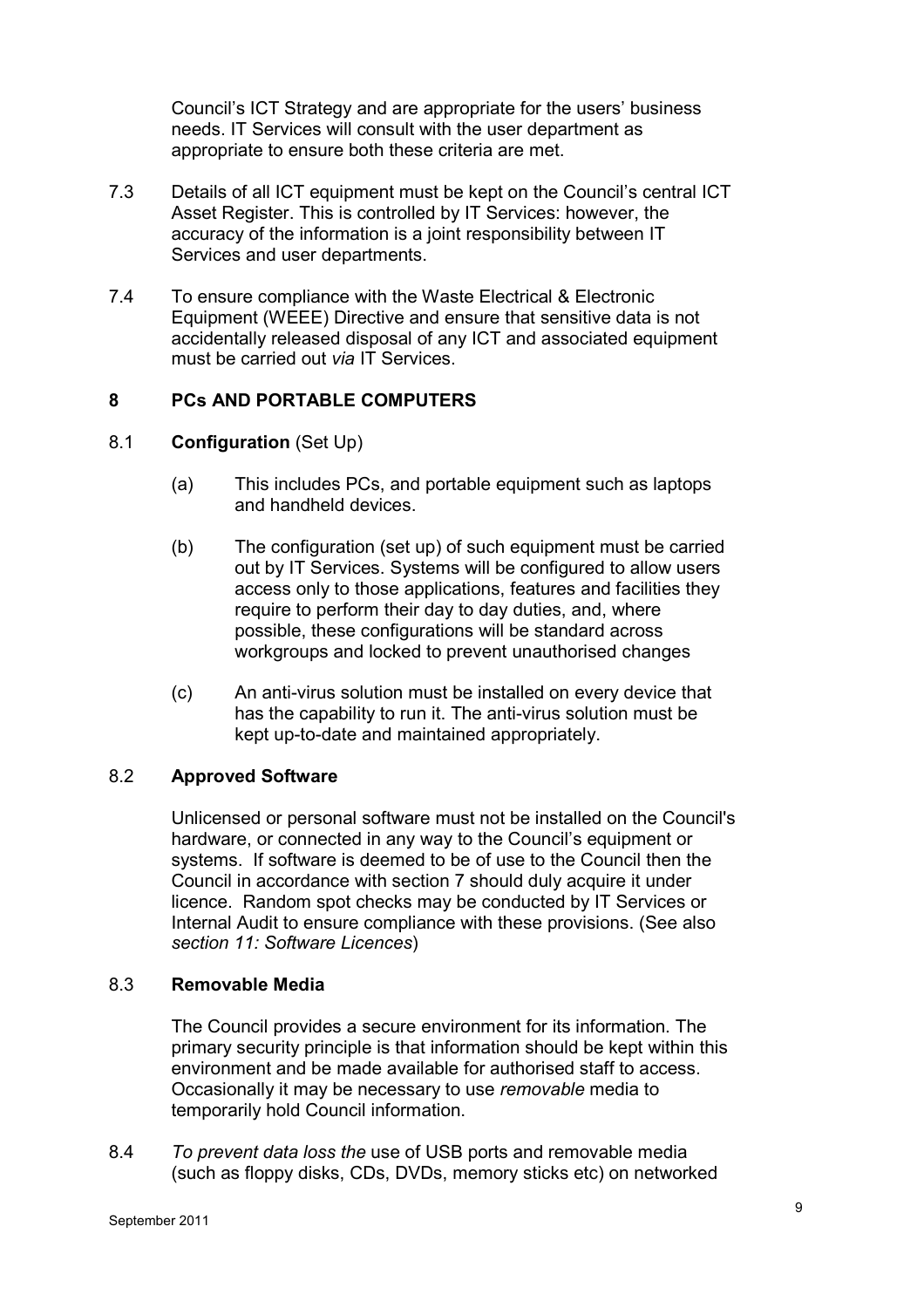PCs is not permitted unless there is a business requirement to do so and recorded authorisation (see Appendix 3, paragraph 7.2) has been given by the department SIRO and IAOs in consultation with IT Services. Where authorisation has been given to a specific user it is their responsibility to ensure that all removable media connected do not transmit any viruses onto the Council's network.

- 8.5 Removable media which has been used on non-Council PCs, networked or otherwise, within or outside the Council, must not in any case be used on PCs connected to the Council's networks, until the media has been checked using appropriate virus checking procedures as agreed with IT Services.
- 8.6 Only media purchased through the Council's iProcurement system, and with a sufficient level of encryption, may be used to temporarily hold Council information. Staff must only use mobile media to transfer Council information if there is a business requirement to do so and there is no other more secure means available.
- 8.7 Members and staff using mobile devices away from the office are bound by the rules outlined in this policy. Detailed guidance on the use of mobile devices is provided in Appendix 3.

# 8.8 **Unauthorised Equipment**

Users must not connect unauthorised equipment of any kind to the Authority's computer systems or networks.

# **9 SAVING DATA / BACKUPS**

9.1 Service continuity is a high priority for the Council. It is the joint responsibility of users and IT Services, to ensure that appropriate business continuity procedures are operated and tested. Some systems are backed up by IT Services for business continuity purposes. Those not on the network must be backed up by departmental system administrators and IAOs.

# (a) **IT Services' Responsibility**

- Unix Applications located in the corporate computer rooms
- Windows NT & Novell Netware Servers located in the corporate computer rooms. ( Some responsibilities for scheduling will be shared with Systems Administrators)

# (b) **Departmental**

Other Departmental Application servers, PC Networks and Stand Alone PCs

It is the responsibility of the system administrator and user to ensure that appropriate back-up procedures are in place. IT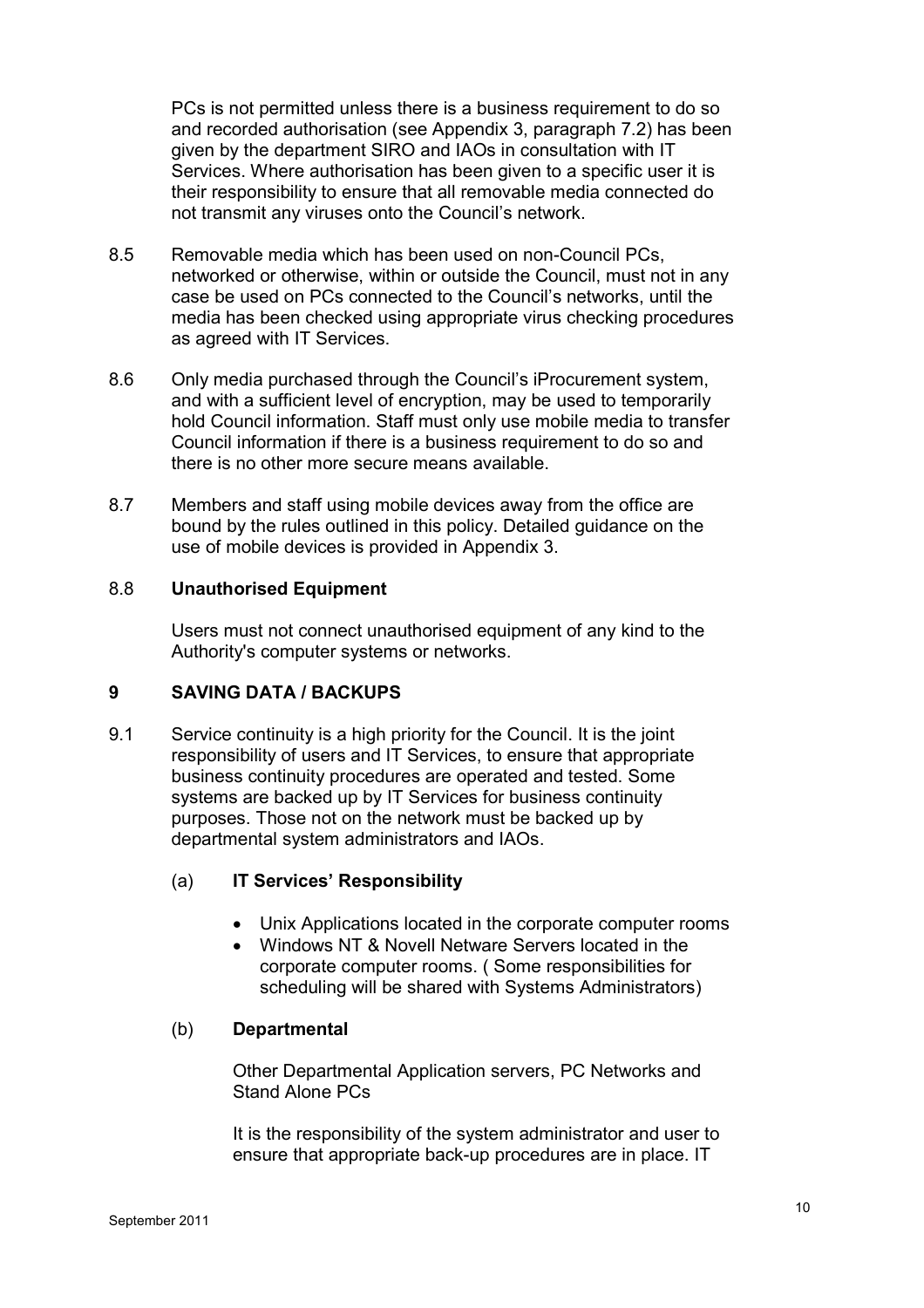Services should be consulted for further advice on back-up procedures.

# *9.2 Users' Personal Data*

*Users must not store personal data or files, ie: data not connected with Council business, including digital photographs, music and videos, on Council devices or on locally or networked fileservers.* 

# **10 NEW SYSTEMS DEVELOPMENT**

- 10.1 The *Information Strategy Group (ISG)* must approve all new systems development, however resourced, prior to commencement.
- 10.2 All new systems will be subject to a Business Case justification and will be considered in the light of existing systems functionality and implementation timetable.
- 10.3 Systems must not be developed or acquired without consulting IT Services. This is to ensure that appropriate software and equipment is used to the standard appropriate for the business needs, and to ensure compliance with the Council's ICT and purchasing policies. Issues which must be taken into account include, but are not limited to:
	- development of a system functional specification
	- compatibility, if applicable, with other systems
	- provision of access by other users, if required and permitted
	- adequate security of data
	- standard levels of documentation, access control and Audit Trail
	- adequate sizing of the systems hardware; connectivity
	- sufficient user support, proper maintenance and back-up

# **11 SOFTWARE LICENCES**

- 11.1 It is the responsibility of IT Services, systems administrators and users as appropriate, to ensure that appropriate software licences are obtained and maintained.
- 11.2 IT Services, in conjunction with the Information Strategy Group (ISG), will ensure that, if the Policy laid out in this document is followed, the legal requirements of licences will be met. However, it is the responsibility of all departmental managers to ensure that this Policy is followed at all times.
- 11.3 The Council's Policy for Computer Software Management and Code of Conduct for the Use of Computer Software, included within **Audit Guidelines for ICT Systems**, by Internal Audit, should be followed at all times.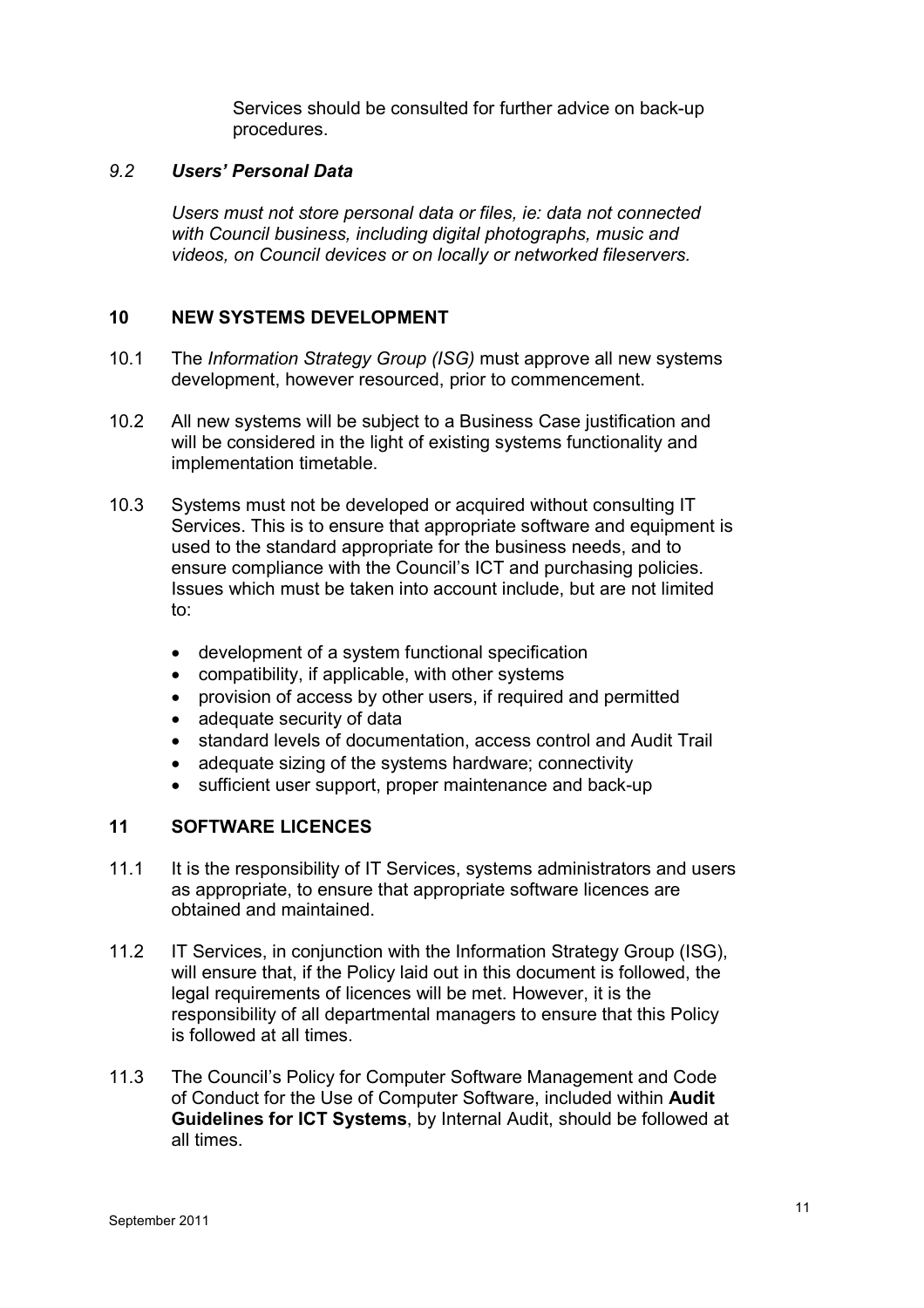# **12 ELECTRONIC COMMUNICATION (INCLUDING USE OF INTERNET)**

# 12.1 **Electronic Communication includes**:

- use of E-mail within the Council.
- use of E-mail to and from addresses outside the Council,
- use of the Council's Intranet, and
- general use of the Internet.

# 12.2 **Authorisation**

Users will be connected to the internet and/ or e-mail only after receipt by IT Services of a completed and suitably authorised INET01 Form.

- 12.4 *Users* must comply with the **Code of Practice** relating to the **Use of Internet, Electronic Mail** *and Telecommunications* **Facilities** (reproduced at Appendix 4). *The equivalent Code of Practice for Members must be adhered to by all Councillors.* The following points should be noted:
	- Services will not be used to access, create, transmit or publish any material likely to cause offence.
	- The hardware and software, and all messages belong to the Council; messages can be traced to both sender and recipient.
	- Authorised staff in IT Services have the right to monitor the content of all e-mails and data which are transmitted to or from the Council's equipment or downloaded to the Council's equipment.
	- All Internet sites visited are recorded automatically.
	- Current Council personnel policies, including those on equal opportunities and harassment, apply.
	- Data Protection legislation applies.
	- Failure to comply with Council policies and procedures or legislation may lead to disciplinary and/or legal action.
	- All communications sent or received via the Government Connect Secure Extranet (GCSx) or the Government Secure Intranet (GSi) may be intercepted or monitored.
	- The automatic forwarding of electronic mail from a Wirral Council email account to another email account in a lower classification domain (eg – an internet email account such as hotmail) is prohibited by Government Connect.
	- Council emails *containing information classified as PROTECT or above* must not be manually forwarded to personal email accounts.
	- Council email must not be used to forward so-called 'chain emails'.
- 12.5 The facility to connect from any internet connected PC to the Council's email system will be provided where there is a valid business reason.

# 12.6 **Encrypted Electronic Mail**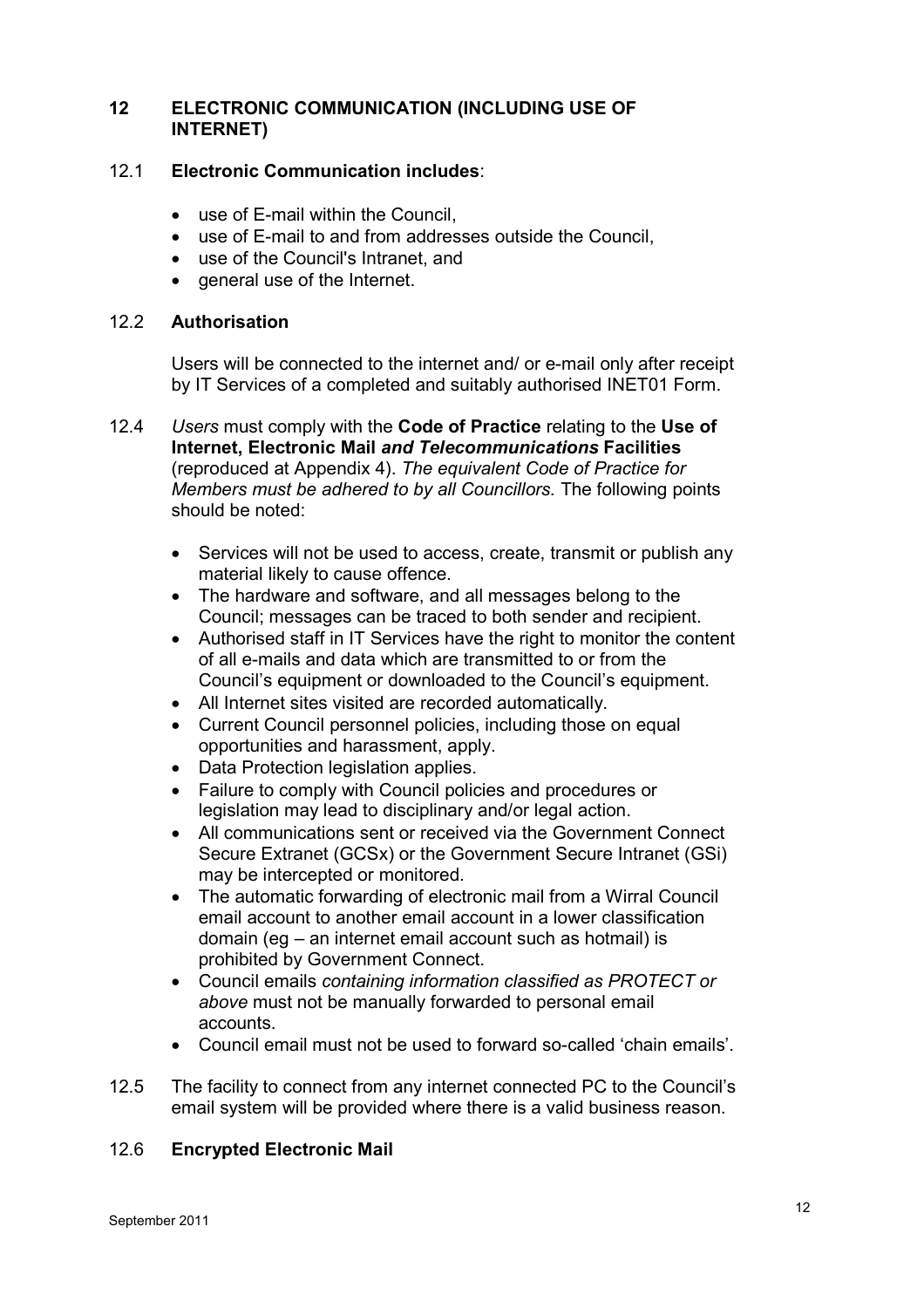In instances where staff are required to send emails containing information which is of a PROTECT classification (see Appendix 2) or above, the Council's encrypted email solution or a secure Government Connect email account must be used.<sup>1</sup>

# 12.7 **Internet and Intranet Access**

 Failure to follow this Policy may put the Council's data and networks at risk: therefore non-compliance may lead to disciplinary action.

- (a) Access to the Internet and / or Intranet is only permitted on receipt of a properly authorised INET01 form. Control of access within a department is a departmental management issue.
- (b) All access must be in a manner approved by and arranged through IT Services.
- (c) Any data or information downloaded from the Internet must not be loaded to any other PC, networked or otherwise, until the data has been checked for viruses by a designated systems administrator or by IT Services. It is the user's responsibility to ensure that this is done.

# **13 PHYSICAL AND ENVIRONMENTAL SECURITY**

- 13.1 Everyone has a duty of care to ensure that equipment is not put at risk of damage or theft, and is used in accordance with safe working practices. For example:
	- The location of ICT equipment should be subject to a risk analysis, and should be sited to avoid unauthorised access, damage, theft interference and the effects of environmental or other hazards.
	- Equipment in transit must not be left unattended.
	- Equipment must not be removed or moved to another location without notification being given to IT Services and the appropriate changes made to the central asset register.
	- Eating and drinking should not take place in the immediate vicinity of equipment.
- 13.2 Responsibility for the physical security of ICT facilities lies with the appropriate Building Manager in consultation with the ICT system owner.

# **14 HUMAN RESOURCES SECURITY**

14.1 Since May 2004 all potential members of staff are subject to the Right to Work in the UK background security check. This involves establishing the identity of a potential employee by providing details of:

L

<sup>&</sup>lt;sup>1</sup> Link to secure email guidance on Council intranet site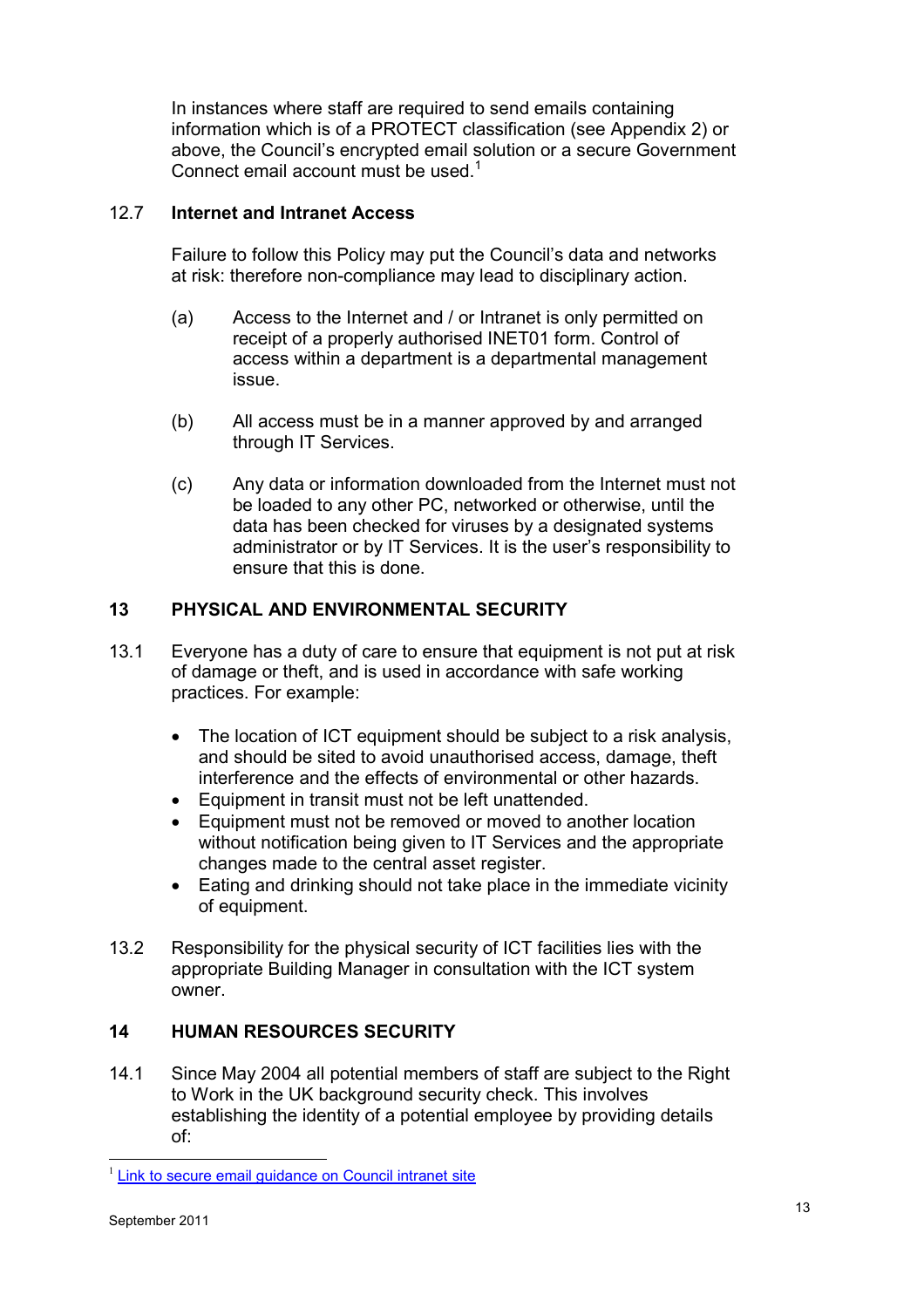- 1) Identity, proven by visibility of:
	- a) Full 10 year passport Or:
	- b) Birth Certificate, and
	- c) An official document issued by a previous employer or Government agency, such as a P45 form

Additionally potential staff must provide details of:

- 2) Employment history (past 3 years)
- 3) Nationality and immigration status
- 4) Criminal Record (unspent convictions only)
- 14.2 Existing staff employed prior to May 2004 who require access to Government Connect services will also be subject to the Right to Work in the UK background check.
- 14.3 In some instances a Criminal Records Bureau check will be required. If a candidate is successful in their application for a post requiring a CRB check, they will be required to authorise the Council to apply for disclosure of information from the Criminal Records Bureau. This authorisation must be given at the time the application is made. No check will be made, however, until an appointment is offered.
- 14.4 The policy and procedure for checking existing employees was approved by Employment & Appointments Committee on 11 March 2004 (Minute No. 95). In accordance with the CRB Code of Practice and because there is no contractual obligation on the employee, the Council will need to seek the existing employee's consent before completing a CRB check.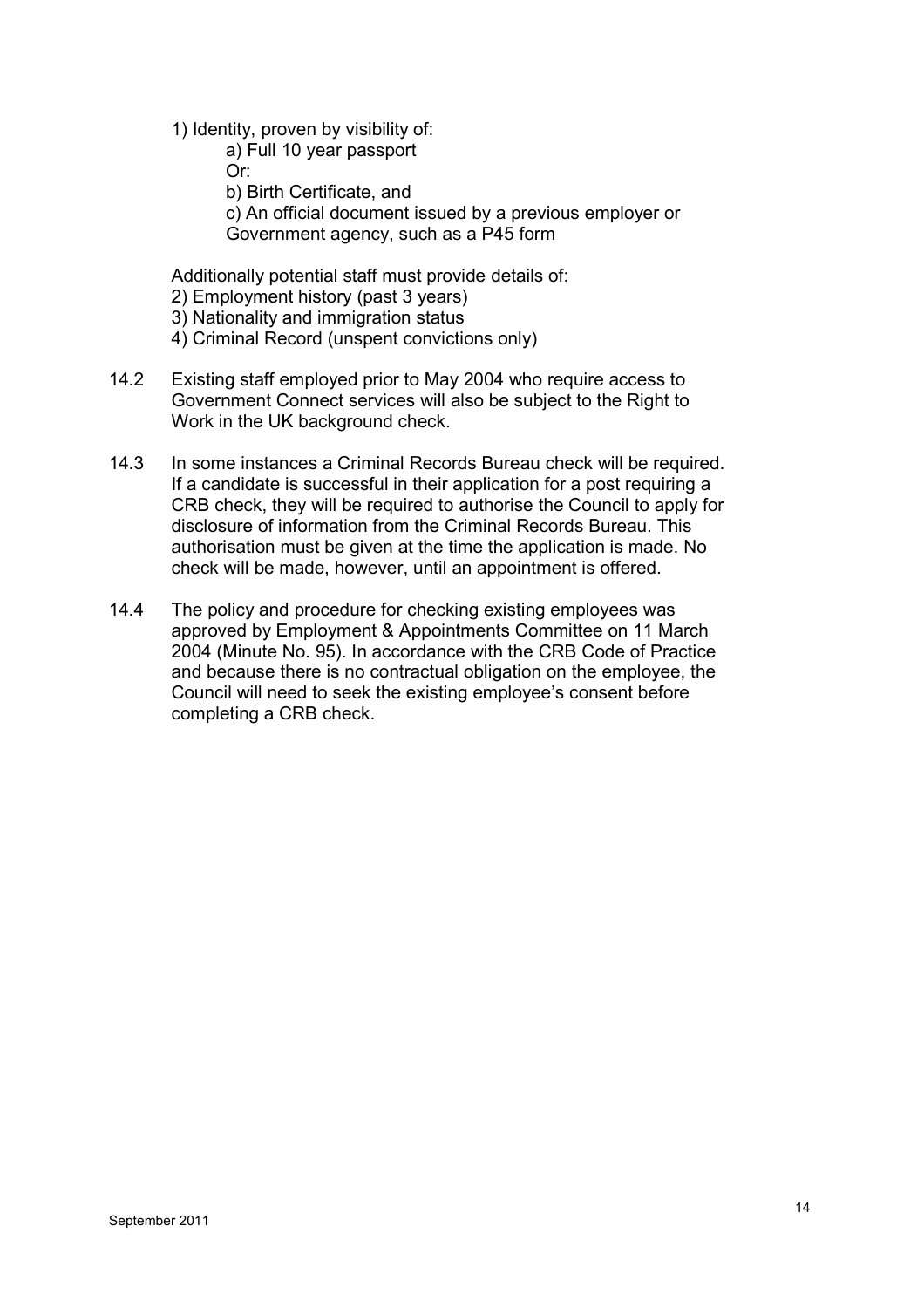# **REPORTING AN** *INFORMATION /* **ICT SECURITY INCIDENT**

# **1. INTRODUCTION**

- 1.1 An Information / ICT incident monitoring system is required to:
	- i) Ensure all incidents are recognised and managed appropriately;
	- ii) Enable Wirral Council to identify any patterns of problems and take action to rectify them.

# **2. DEFINITION**

- 2.1 For Wirral Council's purposes, an *Information /* ICT security incident refers to any event that may cause loss or damage to Council ICT equipment or information that it holds. This includes the disclosure of information to someone not authorised to see it.
- 2.2 Although the loss of equipment is significant, the most important aspect of managing an incident is to identify what Council information or data has been affected. The person reporting the incident should record as quickly as possible what information is involved. For example, if a Council PC, tablet or CD/Datastick is lost or stolen, a list of the information held on the device or media should be made. If the files in which the information is held are password protected or encrypted, this should also be recorded.
- 2.3 *Information /* ICT security incidents may be caused by accidental or deliberate actions. The Wirral Council ICT Security Policy requires all staff to report possible *Information /* ICT security incidents so that remedial action can be taken and the chances of similar events occurring again are reduced.
- 2.4 A reportable incident could include, but not be limited to:
	- i. Any theft, damage or loss of ICT equipment (eg theft of PCs or components);
	- ii. Any unauthorised access, disclosure, deletion or amendment to information held on a computer;
	- iii. Any unauthorised access, deletion or amendment to software held on a computer;
	- iv. Any unauthorised personal use of ICT facilities;
	- v. Any loading and use of unauthorised software (eg games, shareware, hacking tools);
	- vi. Any unauthorised copying of software;
	- vii. Any disclosure of data to an unauthorised member of staff or any other person who is not authorised to see it;
	- viii. Any occurrence of malicious software such as a virus;
	- ix. Any unsolicited e-mail which is offensive or appears to be fraudulent;
	- x. Any suspicious event (eg computer equipment being moved, suspicion that a user's computer has been tampered with).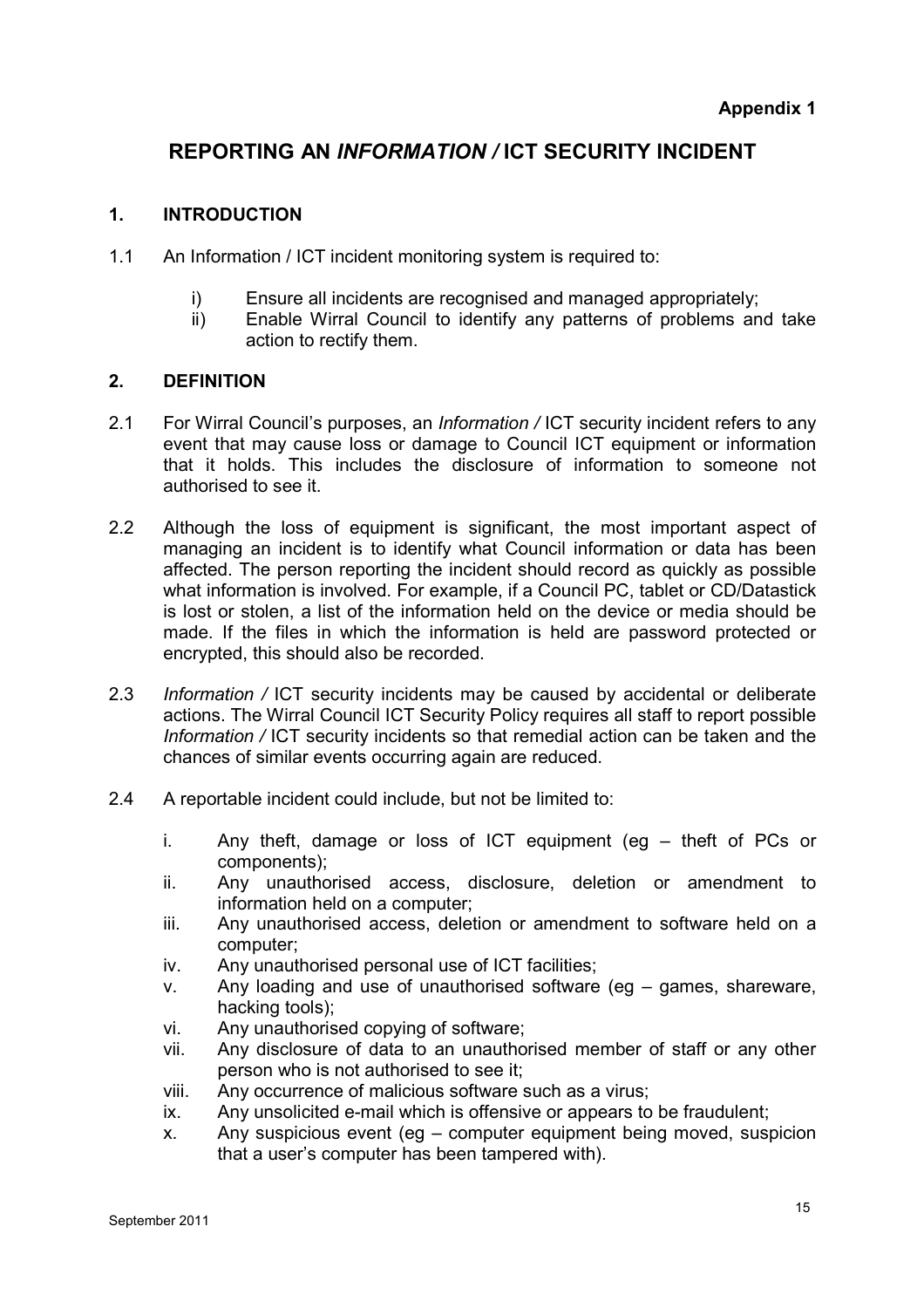- xi. Access to inappropriate websites and the downloading or storage of inappropriate images or material;
- xii. Connection of unauthorised or personal equipment to Council networks;
- xiii. Use of ICT facilities or systems to engage in fraudulent activities.
- xiv. Finding a secure room or container unlocked;
- xv. Protectively marked printed documents left on display.

# **3. PROCEDURES**

- 3.1 The following procedures should be followed:
	- i. If any member of staff suspects an incident has occurred, they must contact their Line Manager immediately. Staff should **NOT** attempt to respond to any incident themselves.
	- ii. The Line Manager must then report the incident to the IT Services Helpdesk on ext. 4080.
	- iii. The relevant Department Security Officer (DSO) must be contacted and informed of the incident.
	- iv. The relevant sections of the *Information /* ICT Security Incident Form (at Annex 1) must be completed by the Line Manager and member of staff.

If the incident involves the loss or unauthorised disclosure of any council information classified as 'PROTECT' or 'RESTRICTED' this must be recorded.

- v. The incident details will then be recorded on the Helpdesk system and passed to IT Services staff for further action.
- vi. IT Services staff will investigate.
- vii. The incident will be prioritised in terms of its potential impact and urgency. Services affected by the incident will be identified.
- viii. At this point, the Council's Press & Public Relations Office must be informed by the Line Manager about incidents, particularly theft, internet misuse and any cases where Council information has been compromised. The Press Office must be contacted on *0151 691 8088 or ext. 8088* to discuss the matter further.
- ix. As per the corporate insurance guidelines all losses involving theft or malicious damage must be reported to the Police. A crime reference number must be obtained and included on the ICT Security Incident Form.
- x. If it is suspected that the incident has involved fraudulent activity, then the Council's Anti-Fraud and Corruption procedures must be followed. Details of Wirral's anti-fraud policy can be found at http://10.107.1.50/Personnel/Forms/Anti-Fraud.doc. The relevant departmental investigating officer should be contacted.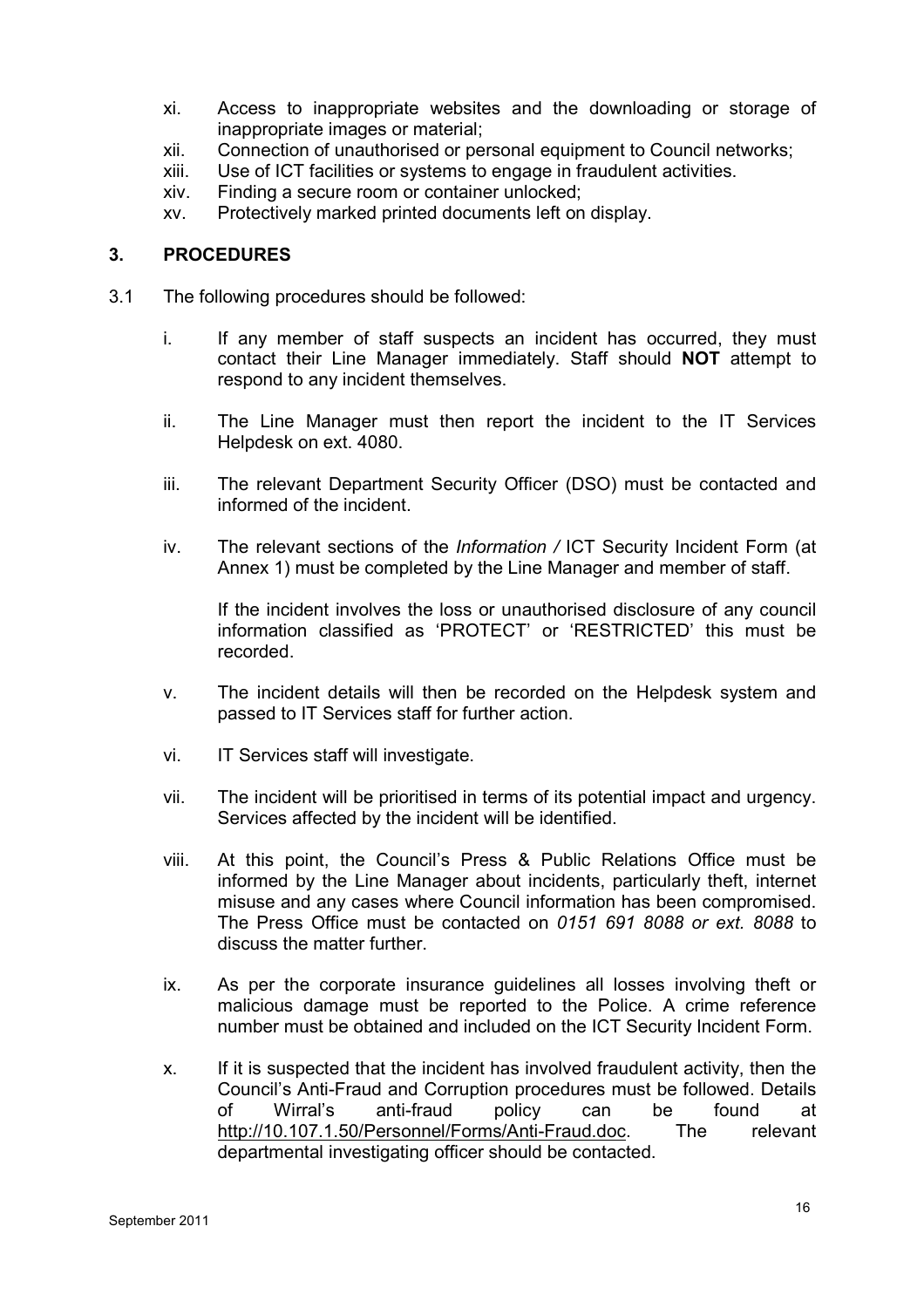- xi. If it is suspected that the incident involves misuse of the Council's internet service, the 'Internet Misuse Investigation Process' must be followed. Details of the process can be found at Annex 2. The Director of Finance's secretary should be contacted immediately on 0151 666 3057.
- xii. The relevant team in IT Services will take the appropriate action to resolve the incident.
- xiii. The incident will be logged and any relevant evidence collected and saved. If the incident involves any activity which could constitute misconduct, then the Council's disciplinary procedures must be followed.
- xiv. If the incident involves stolen, lost or damaged ICT equipment it may be possible to submit an insurance claim. The Line Manager should contact the Insurance and Risk Management team on 0151 666 3413 for further details.
- xv. If the incident involves information, ICT equipment, systems or staff related to Government Connect services, the incident must be reported by IT Services to GovCertUK<sup>2</sup> using the form at Annex 3. The IT Services Helpdesk should be contacted for information.
- xvi. If the incident involves loss or exposure of personal data the Information Manager should be consulted on the requirement to report the incident to the Information Commissioner's Office (ICO).
- xvii. The incident will be reviewed by IT Services and corrective action taken to ensure the likelihood of a similar incident occurring is reduced.
- xviii. The Line Manager and DSO, in consultation with the SIRO and IAO, should agree if any action can be taken within their section/department to minimise the risk of the incident reoccurring.
- xix. Incidents that have highlighted weaknesses in the Council's ICT security framework, or have involved fraud or internet misuse, will be reported by IT Services to senior management via the Information Strategy Group (ISG).

Annex 4 outlines the above key stages in the incident reporting and response process.

# **4. ROLES & RESPONSIBILITIES**

# **4.1 Staff**

All Wirral Council staff are required to adhere to the ICT Security Policy and the Code of Practice for Use of Internet and Electronic Mail Facilities. If an *Information /* ICT security incident is suspected users must report it immediately to their line manager. Under no circumstances should staff attempt to respond to an incident themselves.

L

<sup>&</sup>lt;sup>2</sup> For more information see http://www.govcertuk.gov.uk/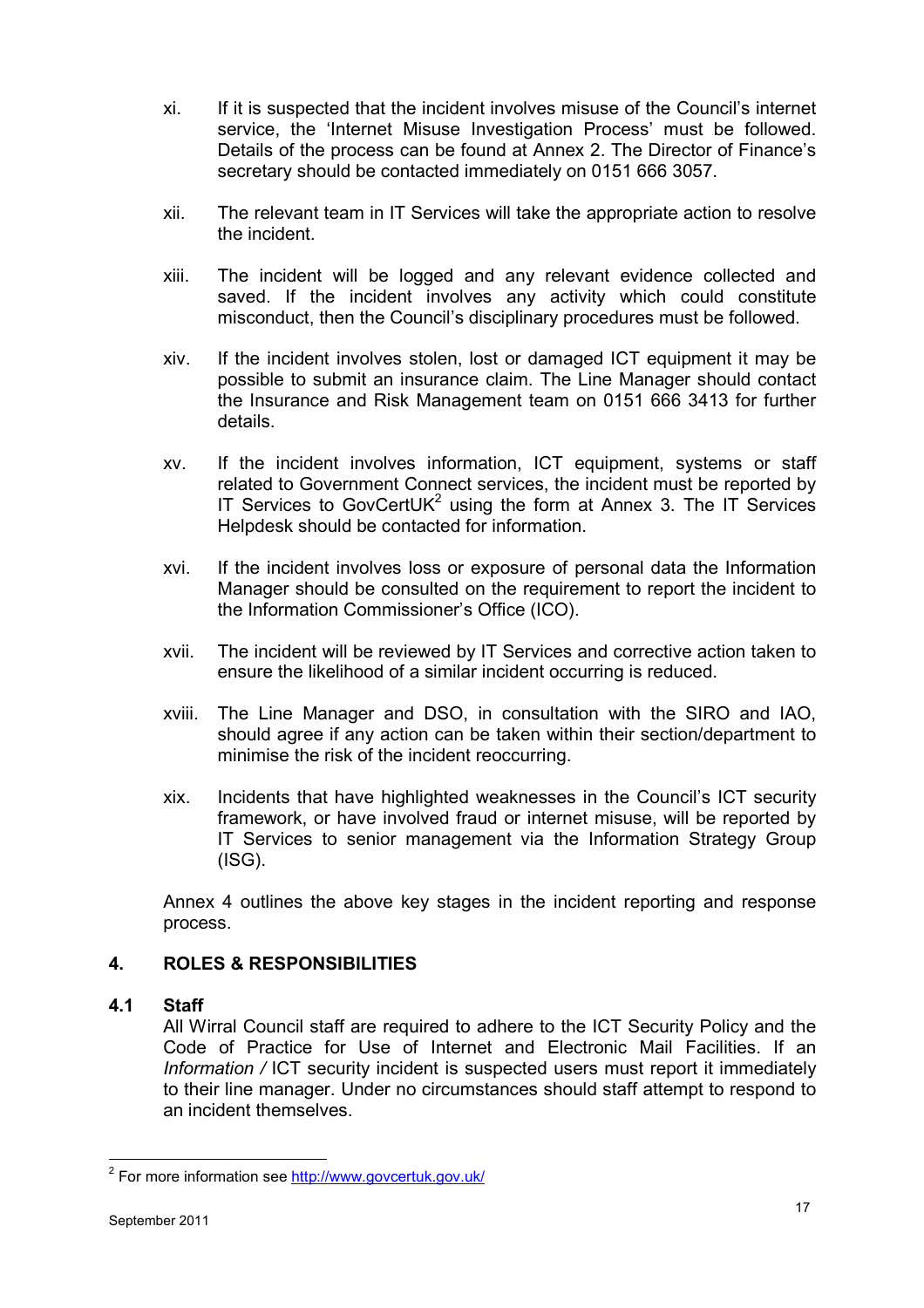# **4.2 Line Manager**

When told of an *Information /* ICT Security Incident a Line Manager must ensure that any equipment involved remains untouched and that the DSO is contacted. They must report the incident to the IT Services Helpdesk and complete the *Information /* ICT Security Incident Form.

All relevant details must be recorded, including details of any information and assets. If necessary the Press & PR office should be contacted. The corporate anti-fraud procedures should be followed if fraud is suspected. If appropriate an insurance claim should be submitted.

If the incident involves inappropriate use of the internet the Council's Internet Misuse – Investigation Process must be followed. Details of this are attached at Annex 2.

The Line Manager should identify ways of reducing the likelihood of the incident reoccurring.

# **4.3 Departmental Security Officer (DSO)**

When alerted to a suspected *Information /* ICT Security Incident the DSO must ensure that the Line Manager and member of staff are taking the appropriate actions and provide assistance.

# **4.4 Helpdesk**

The Helpdesk will record the details of the incident, log a job and forward it to the relevant officer within IT Services.

# **4.5 IT Services**

IT Services will investigate, diagnose and classify any *Information /* ICT Security Incident. If necessary they will invoke the relevant procedures if the case involves misuse of the internet. In certain circumstances the case will be forwarded to a specialist team to be dealt with. If the incident is related to the Government Connect programme it will be reported to GovCertUK.

# **4.6** A summary report of incidents will be reported annually to ISG.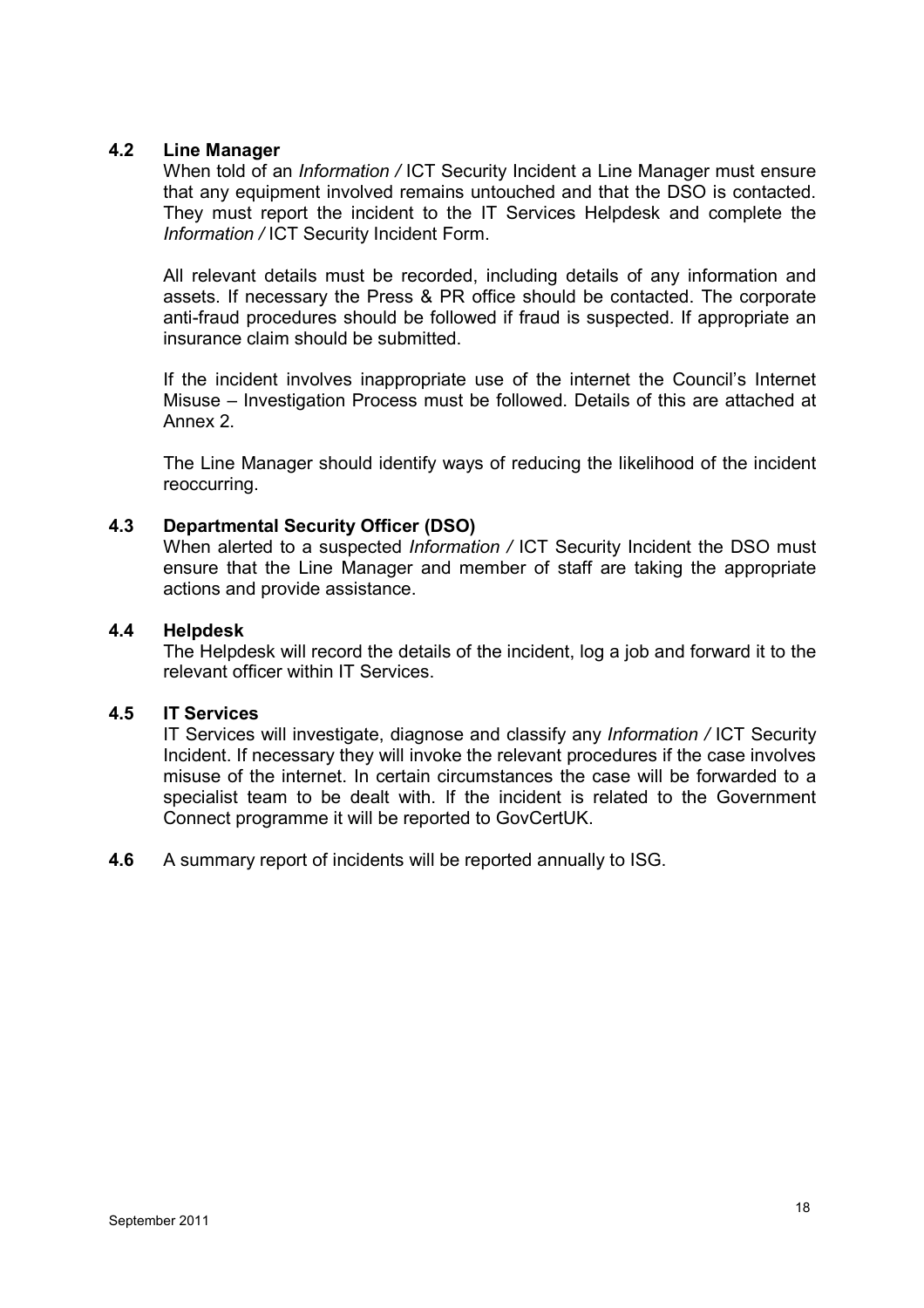# *INFORMATION /* **ICT SECURITY INCIDENT FORM Annex 1**

| <b>Security Incident Report Number</b> | Ask IT Services Helpdesk for this |
|----------------------------------------|-----------------------------------|
|                                        |                                   |
|                                        |                                   |
|                                        |                                   |
|                                        |                                   |

| Date of incident    | <b>Time</b>       |  |
|---------------------|-------------------|--|
| <b>Staff Name</b>   | <b>Telephone</b>  |  |
| <b>Section</b>      | <b>Department</b> |  |
| <b>Line Manager</b> |                   |  |
| Location            |                   |  |
|                     |                   |  |

| Nature of Incident                         | Brief report outlining the circumstances and details of the incident.<br>Indicate if the incident was accidental or deliberate. |
|--------------------------------------------|---------------------------------------------------------------------------------------------------------------------------------|
| Information/data<br>lost or<br>compromised | Information Classification - Not Protectively Marked, Protect, Restricted                                                       |

| <b>Description of Items</b>     |                                                                                                                                     |     |  |           |  |
|---------------------------------|-------------------------------------------------------------------------------------------------------------------------------------|-----|--|-----------|--|
| <b>Asset Number</b>             |                                                                                                                                     |     |  |           |  |
| <b>Asset Description</b>        |                                                                                                                                     |     |  |           |  |
|                                 |                                                                                                                                     |     |  |           |  |
|                                 |                                                                                                                                     |     |  |           |  |
| <b>Estimated Value of Items</b> | £                                                                                                                                   |     |  |           |  |
| <b>Insurance Claim</b>          | Will a claim be submitted?                                                                                                          | Yes |  | <b>No</b> |  |
|                                 | Details, and completed Insurance Form, to be forwarded to Risk and Insurance<br>Management Team (link to form to be included here). |     |  |           |  |

| <b>IT Services Actions</b>     |                                                         |  |
|--------------------------------|---------------------------------------------------------|--|
| <b>IT Services Officer</b>     |                                                         |  |
| <b>Description of Response</b> |                                                         |  |
| <b>Asset Register Updated?</b> |                                                         |  |
| <b>GovCertUK contacted?</b>    | If the incident relates to Government Connect services. |  |

| <b>Follow Up Actions</b> |                                                                                                                                                 |  |  |
|--------------------------|-------------------------------------------------------------------------------------------------------------------------------------------------|--|--|
| By Line Manager / DSO    | Details of any further actions, including processes and procedures, that need to be<br>undertaken to minimise the risk of incident reoccurring. |  |  |
| <b>By ITS</b>            |                                                                                                                                                 |  |  |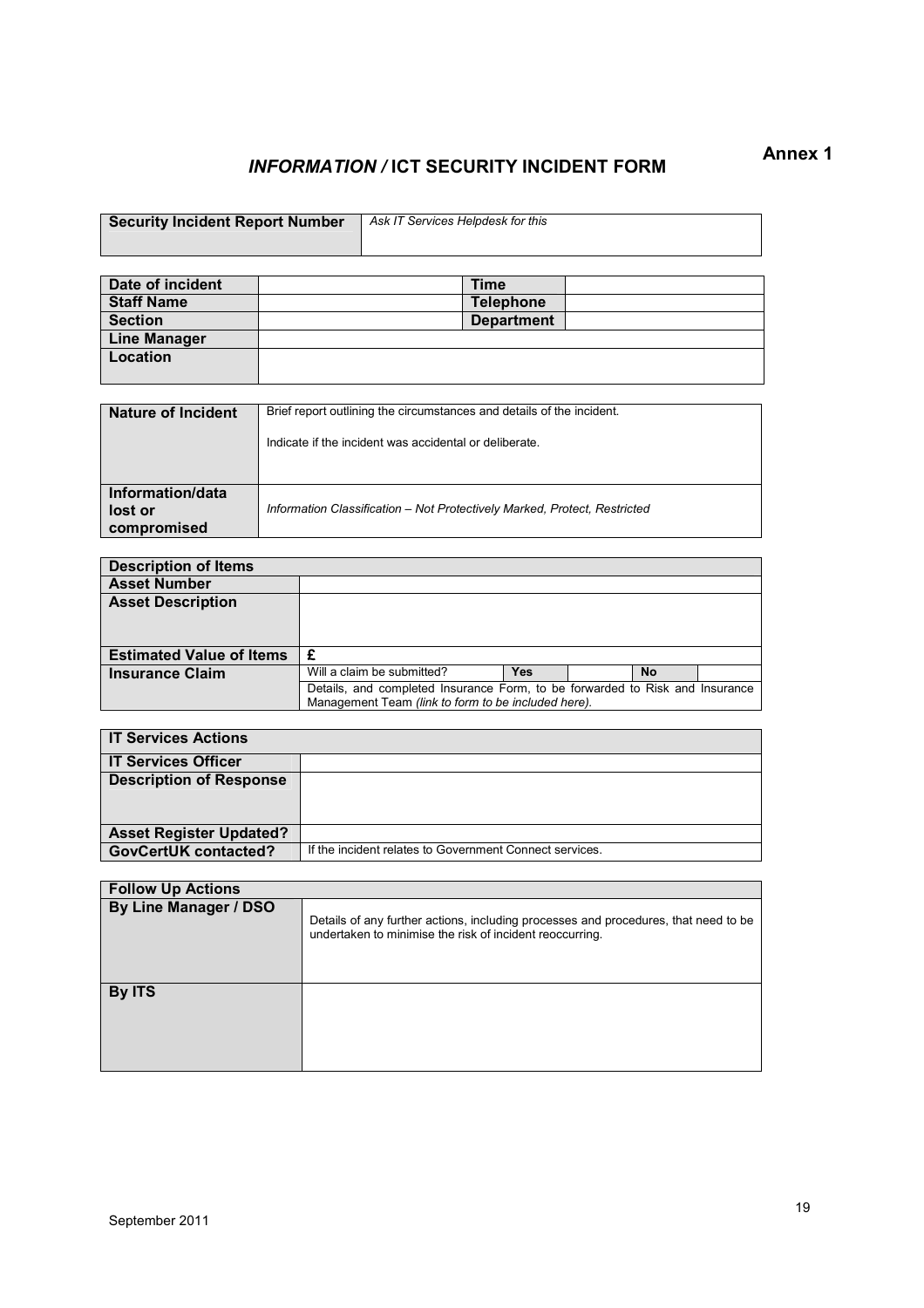**Annex 2** 

# **INTERNET MISUSE – INVESTIGATION PROCESS**

*IF IMAGES OF A SEXUAL NATURE INVOLVING CHILDREN OR ANIMALS ARE DISCOVERED AT ANY STAGE DURING THIS PROCESS THE INVESTIGATION MUST BE STOPPED, THE EVIDENCE SECURED, THE COMPUTER PLACED IN SECURE STORAGE AND THE POLICE INFORMED.* 

### **Line Managers**

If it is suspected that a member of staff has been accessing inappropriate Internet sites then line managers should adopt the following procedure.

- 1. The member of staff should be escorted away from the computer, which should be left switched on, not touched and not left unattended. This will preserve as much evidence as possible.
- 2. The line manager should report the incident to the Director of Finance's secretary, telephone number (666) 3057, and provide the following information: -
	- Contact name and telephone number
	- Location of the equipment
	- Computer base unit asset reference number
- 3. If a member of IT Services cannot attend site before the end of the working day the power cable should be disconnected from the base unit (not from the power socket) whilst the computer is still switched on. It should then be kept in secure storage.
- 4. IT Services will investigate the incident and report back to the line manager who should initiate the appropriate disciplinary action.

# **Secretarial**

On receipt of a report of suspected misuse Secretarial should carry out the following.

5. Contact a member of ITS staff in the following order: -

| . IT Security Officer                  | x3328 |
|----------------------------------------|-------|
| . Head of Business Architecture        | x3011 |
| . Head of Customer Service and Quality | x3070 |
| Head of IT Services                    | x3029 |

6. Provide details of the incident and the information given at (2.) above.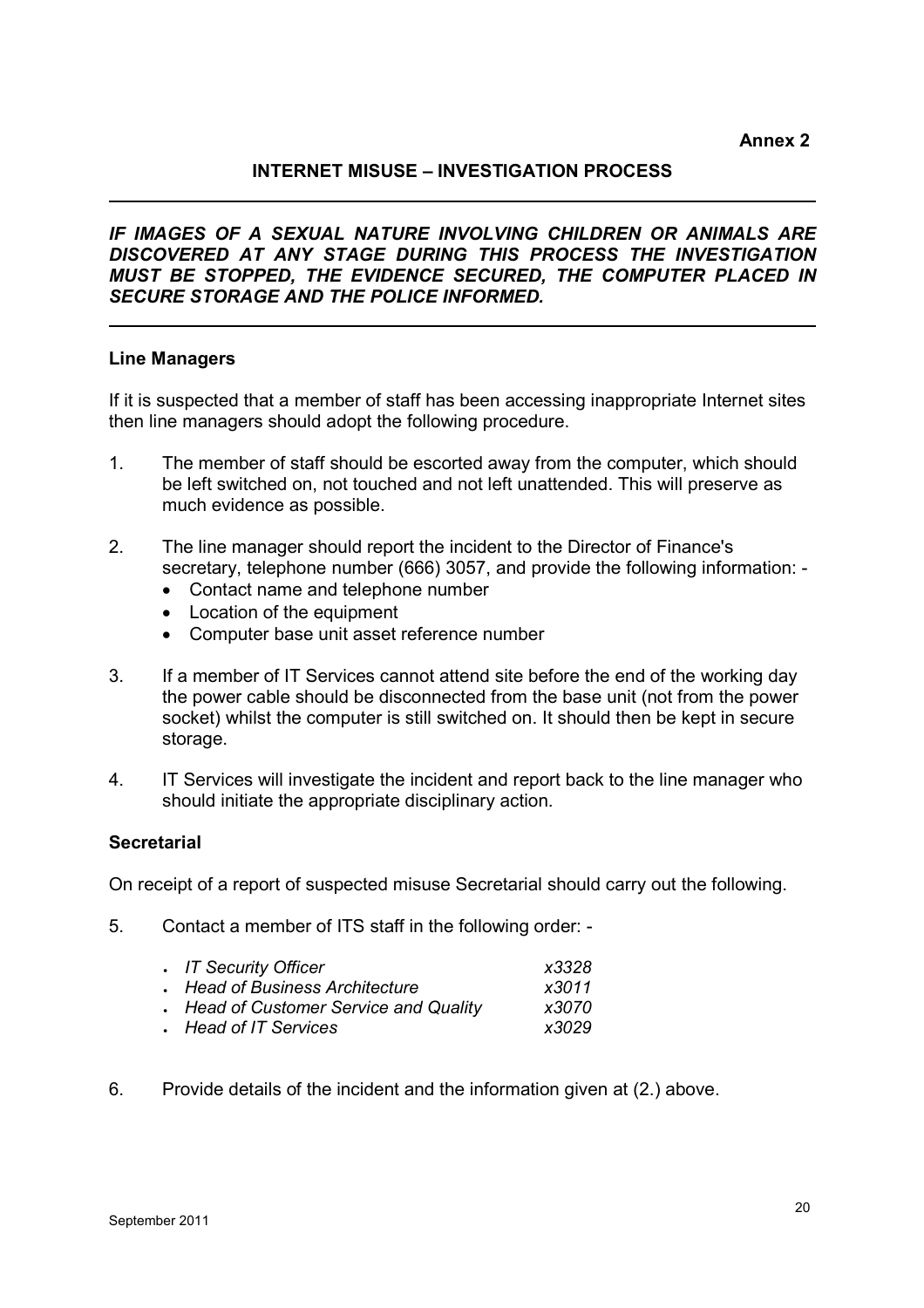# **ITS**

- 7. On receipt of a report a member of IT Services staff will be requested to investigate.
- 8. As much investigative work as possible will be carried out and recorded prior to the computer being closed down.
- 9. The computer will be transported to the IT Services workshop for further investigation, where it will be clearly labelled and securely stored.
- 10. IT Services will analyse all firewall logs to determine the dates, times and which sites were accessed.
- 11. A report of findings will be sent to the originating line manager for action.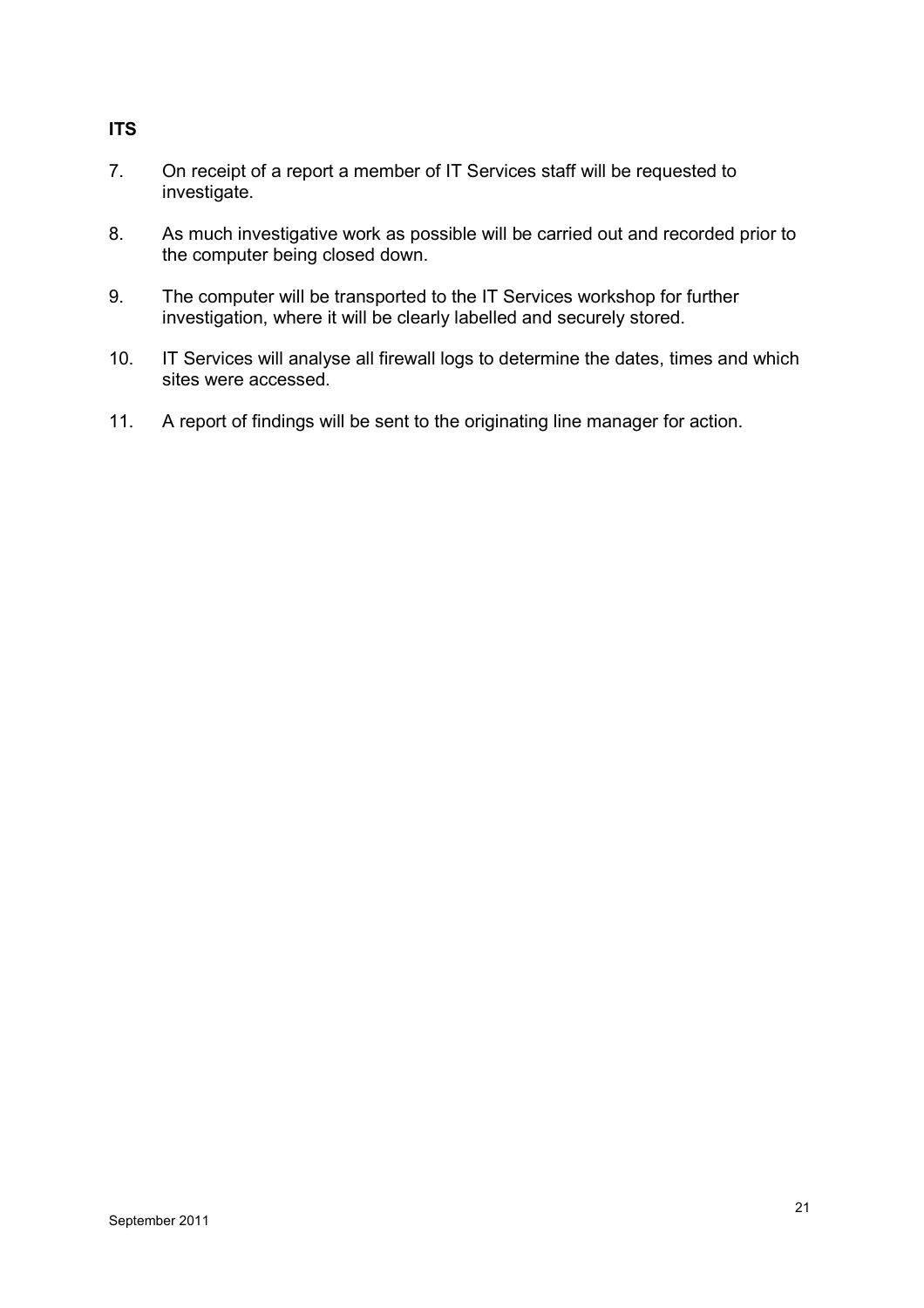# **GOVCERTUK INCIDENT REPORT FORM**

| <b>General Information</b>                                  |                                           |  |  |
|-------------------------------------------------------------|-------------------------------------------|--|--|
| <b>Reported By:</b>                                         | <b>Date/Time Detected:</b>                |  |  |
| Department:                                                 | <b>Date/Time Reported:</b>                |  |  |
| Title:                                                      | Mobile:                                   |  |  |
| Phone:                                                      | Fax:                                      |  |  |
| <b>Email Address:</b>                                       | <b>Additional Information:</b>            |  |  |
| <b>Postal Address:</b>                                      |                                           |  |  |
| <b>Incident Details</b>                                     |                                           |  |  |
| Type of Incident:                                           |                                           |  |  |
|                                                             |                                           |  |  |
| <b>Status of the Department:</b>                            | <b>Classification of affected System:</b> |  |  |
|                                                             |                                           |  |  |
| <b>Incident Details:</b>                                    |                                           |  |  |
|                                                             |                                           |  |  |
|                                                             |                                           |  |  |
|                                                             |                                           |  |  |
|                                                             |                                           |  |  |
|                                                             |                                           |  |  |
|                                                             |                                           |  |  |
|                                                             |                                           |  |  |
| <b>Site Details:</b>                                        | <b>Site Point of Contact:</b>             |  |  |
|                                                             |                                           |  |  |
| <b>Actions Taken:</b>                                       |                                           |  |  |
|                                                             |                                           |  |  |
|                                                             |                                           |  |  |
|                                                             |                                           |  |  |
|                                                             |                                           |  |  |
|                                                             |                                           |  |  |
| For further information go to: http://www.govcertuk.gov.uk/ |                                           |  |  |
|                                                             |                                           |  |  |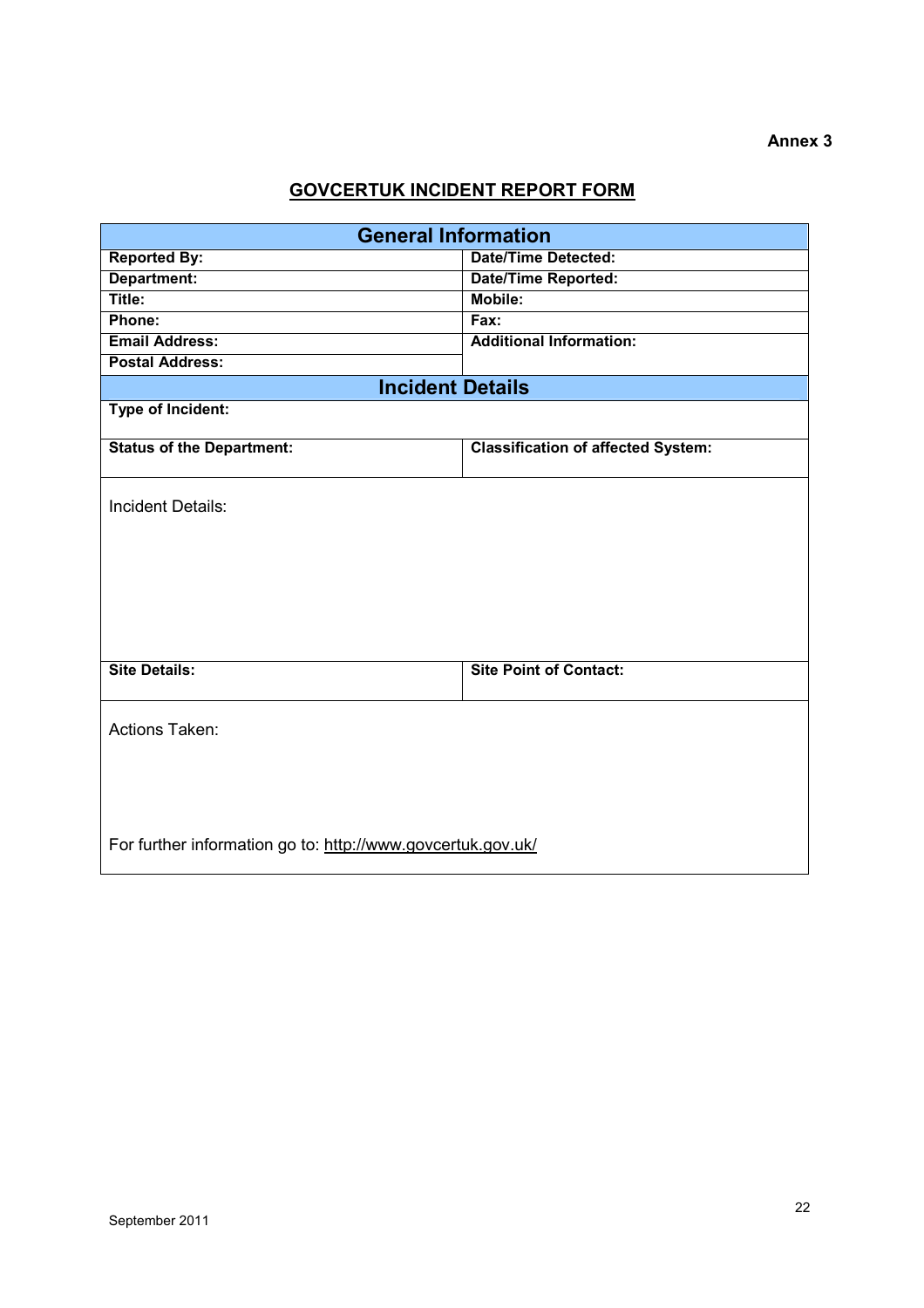

**INFORMATION / ICT SECURITY INCIDENT Annex 4** *INFORMATION /* **ICT SECURITY INCIDENT** 

# Annex 4

Actions with a dotted border must always be considered but executing them will depend on the individual incident.

. . . . . . . . . . . . .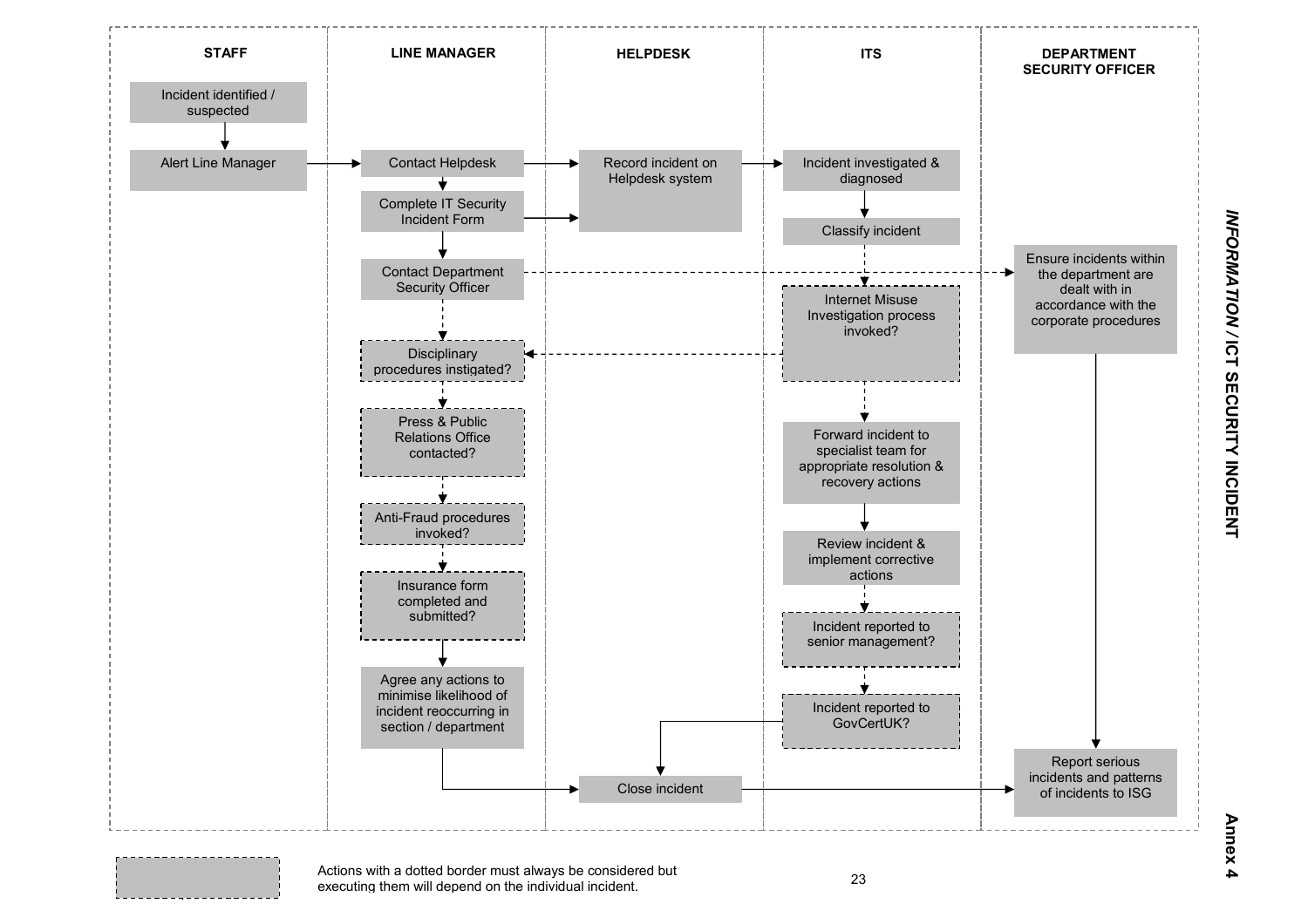# **GOVERNMENT PROTECTIVE MARKING SCHEME (GPMS)**

# **1. DEFINITIONS**

1.1. The national Government Protective Marking System provides a framework for people handling public sector information to recognize the security required for the information being held, processed or transmitted. Each protective marking is allocated an appropriate Impact Level (IL). The IL value is used in order to determine how much protection these assets should be given. To recognise the appropriate security required, the person handling the information must consider the impact of it being released outside its normal channels, or the impact of its loss or destruction. The GPMS has 7 impact levels – see below.

| <b>Protective Marking</b>      | <b>Business Impact</b><br>Level |
|--------------------------------|---------------------------------|
| <b>TOP SECRET</b>              |                                 |
| <b>SECRET</b>                  | 5                               |
| <b>CONFIDENTIAL</b>            |                                 |
| <b>RESTRICTED</b>              |                                 |
| <b>PROTECT</b>                 |                                 |
| <b>Not Protectively Marked</b> |                                 |

- 1.2. A description of Top Secret and Secret is not given here. Anyone holding information that may have a higher IL than CONFIDENTIAL should contact the IT Services Helpdesk.
- 1.3. The compromise of assets marked "CONFIDENTIAL" would be likely to:
	- Materially damage diplomatic relations, that is, cause formal protest or other sanctions
	- Prejudice individual security or liberty
	- Cause serious damage to the operational effectiveness of security or UK or allied forces
	- Cause serious damage to the continuing effectiveness of highly valuable security or intelligence operations
	- Work substantially against national finances or economic and commercial interests
	- Impede the investigation or facilitate the commission of serious crime
	- Seriously impede the development or operation of major government policies
	- Shut down or otherwise substantially disrupt significant national operations
- 1.4 Compromise of assets marked "RESTRICTED" would be likely to: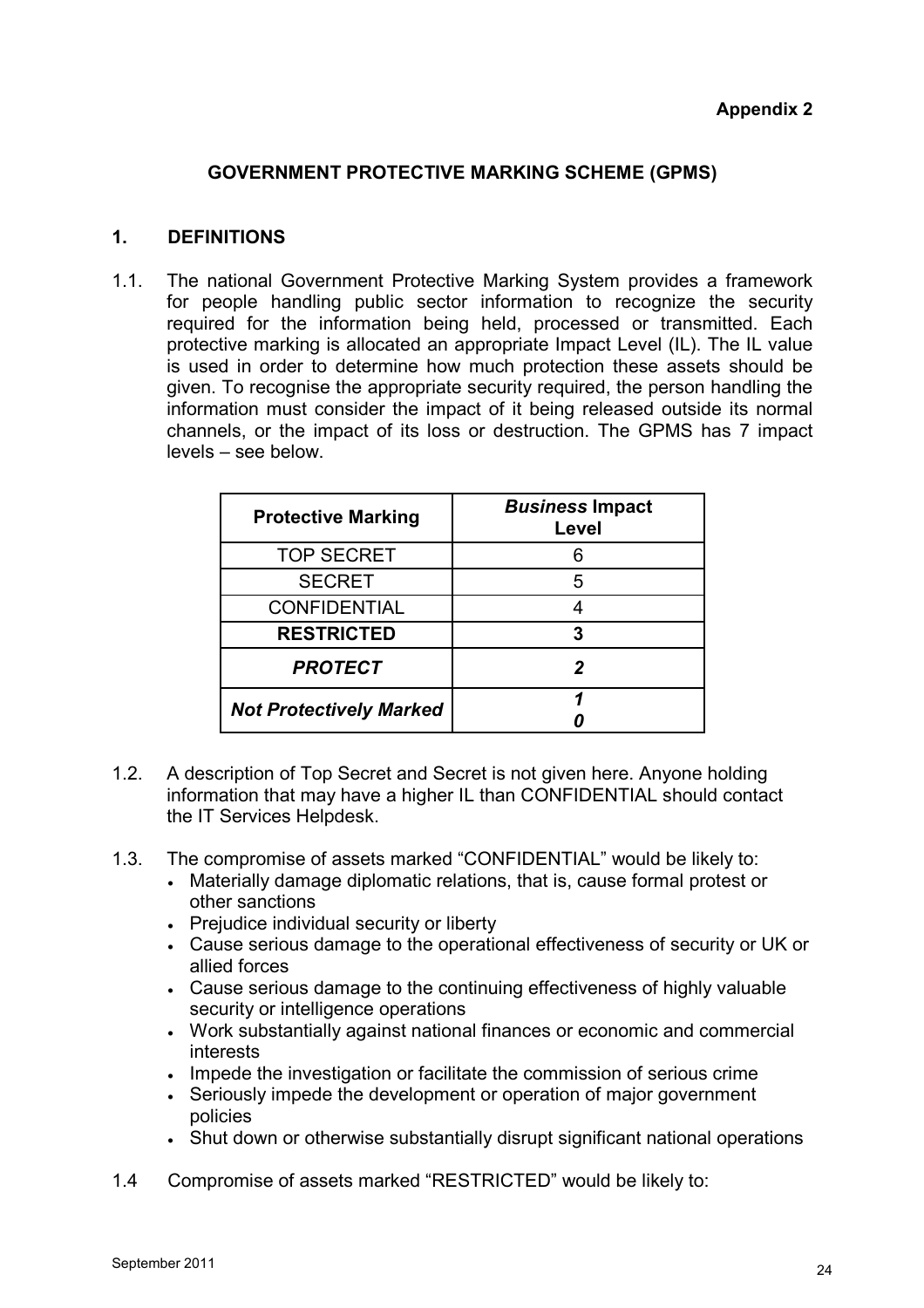- Adversely affect diplomatic relations
- Cause substantial distress to individuals
- Make it more difficult to maintain the operational effectiveness of security of UK or allied forces
- Cause financial loss or loss of earning potential to, or facilitate improper gain or advantage for, individuals or companies
- Prejudice the investigation or facilitate the commission of crime
- Breach proper undertakings to maintain the confidence of information provided by third parties
- Impede the effective development or operation of government policies
- Breach statutory restrictions on the disclosure of information (except the Data Protection Act – which can be addressed by other impact statements and/or the e-Government Security Framework)
- Disadvantage government in commercial or policy negotiations with others
- Undermine the proper management of public sector and its operations
- 1.5 The compromise of assets marked "PROTECT" would be likely to:
	- Cause substantial distress to individuals
	- Breach proper undertakings to maintain the confidence of information provided by third parties
	- Breach statutory restrictions on the disclosure of information (except the Data Protection Act – which can be addressed by other impact statements and/or the e-government Security Framework).

# **2. DISTINCTIONS**

- 2.1 At a working level within Wirral the baseline security objectives for PROTECT will be the same as for RESTRICTED, which are:
	- Handle, use and transmit with care.
	- Take basic precautions against accidental compromise (eg unprotected data held on a datastick) or opportunist attack (eg – a laptop containing Council information being left on public transport).
- 2.2 Depending on the severity of the circumstances either RESTRICTED or PROTECT may apply where compromise would be likely to:
	- Cause financial loss or loss of earning potential to, or facilitate improper gain or advantage for, individuals or companies.
	- Prejudice the investigation or facilitate the commission of crime.
	- Disadvantage government in commercial or policy negotiations with others.
- 2.3 Care should be taken when using and describing information with the CONFIDENTIAL protective marking. Within the UK Government CONFIDENTIAL protective marking. CONFIDENTIAL is an explicit marking with clearly defined handling requirements. Sometimes, within Wirral 'Confidential' is used as a marking to indicate that information has a requirement for protection. Care should be taken to ensure that information protectively marked with the national CONFIDENTIAL marking should be handled accordingly.
- 2.4 Wirral staff must also consider the affect of the aggregation of information. For example, an individual instance of a personnel file may be marked as PROTECT. However, if a number of personnel files all marked as PROTECT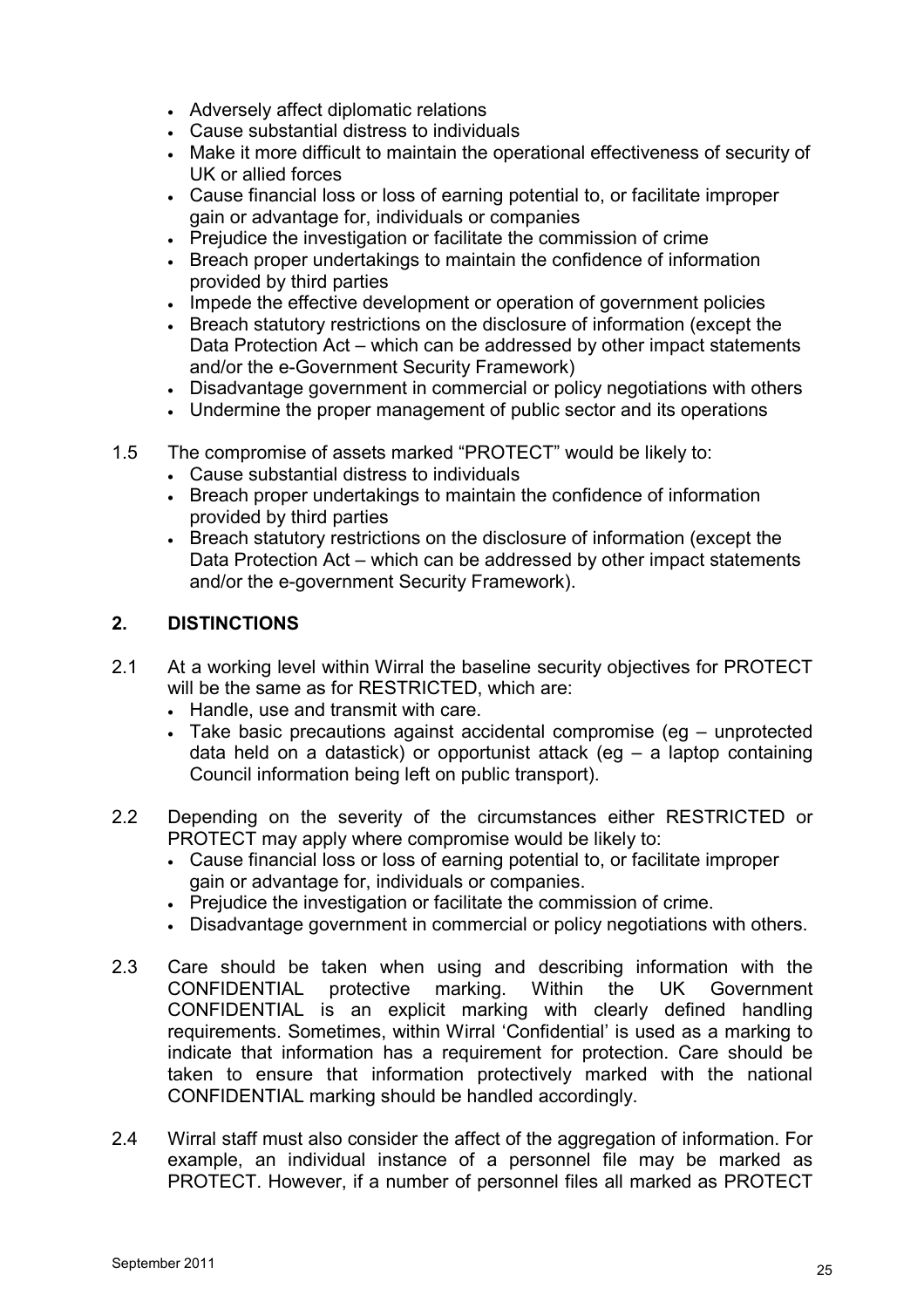are stored on a database then the aggregated affect of holding the information together may increase the classification of the data as a whole. Consequently the collective marking would rise to RESTRICTED. If you are in doubt of the aggregation affect of the information you hold you should consult the system owner or the ITS Helpdesk.

|                                                      | <b>PROTECT</b>                                                                                                                                                                                                                                                                                         | <b>RESTRICTED</b>                                                                                                                                                                                                                                                                                         |
|------------------------------------------------------|--------------------------------------------------------------------------------------------------------------------------------------------------------------------------------------------------------------------------------------------------------------------------------------------------------|-----------------------------------------------------------------------------------------------------------------------------------------------------------------------------------------------------------------------------------------------------------------------------------------------------------|
| <b>Description</b>                                   | Compromise of information would be likely<br>to affect individuals in an adverse manner.                                                                                                                                                                                                               | Compromise of information would be likely to<br>affect the national interests in an adverse<br>manner.                                                                                                                                                                                                    |
| <b>Guidelines</b>                                    | Cause substantial distress to individuals.<br>$\bullet$<br>Breach proper undertakings to maintain<br>$\bullet$<br>the confidence of information provided<br>by third parties.<br>Breach statutory restrictions on the<br>$\bullet$<br>disclosure of information.                                       | $\bullet$<br>Affect diplomatic relations adversely.<br>Hinder the operational effectiveness or<br>$\bullet$<br>security of the UK or friendly forces.<br>Affect the internal stability or economic<br>well-being of the UK or friendly countries<br>adversely.                                            |
| <b>Principles and</b><br><b>Clearance</b><br>Levels  | Information classified as PROTECT<br>$\bullet$<br>should be held, processed, transmitted<br>and destroyed with discretion to make<br>compromise highly unlikely.                                                                                                                                       | Information classified as RESTRICTED<br>$\bullet$<br>should be held, processed, transmitted and<br>destroyed with discretion to make<br>compromise highly unlikely.                                                                                                                                       |
|                                                      | Only staff cleared by the department to<br>$\bullet$<br>access PROTECT level or above are<br>authorised to handle the information.<br>This includes all staff involved with<br>transmission, storage and disposal.                                                                                     | Only staff cleared by the department to<br>access RESTRICTED level or above are<br>authorised to handle the information. This<br>includes<br>all<br>staff<br>involved<br>with<br>transmission, storage and disposal.                                                                                      |
| <b>Electronic</b><br><b>Transmission</b><br>(e-mail) | Whilst PROTECT information may be<br>transmitted across public<br>networks<br>within the UK or across any networks<br>overseas i.e. across the internet, secure<br>email facilities should be used if they<br>are available.                                                                           | All RESTRICTED information transmitted<br>across public networks within the UK or across<br>any networks overseas must be encrypted<br>using an approved system.                                                                                                                                          |
| <b>Electronic</b><br><b>Transmission</b><br>(Fax)    | Whilst PROTECT information may be<br>transmitted across the PSTN using a<br>fax, secure email facilities should be<br>used if they are available                                                                                                                                                       | All RESTRICTED information may not be<br>transmitted by fax at any time.                                                                                                                                                                                                                                  |
| <b>Electronic</b><br><b>Storage</b>                  | Electronic files (including databases) must<br>be protected against illicit internal use or<br>intrusion by external parties through a<br>judicious selection of two or more of the<br>following mechanisms:                                                                                           | Electronic files (including databases) must be<br>protected against illicit internal use or intrusion<br>by external parties through a judicious<br>selection of two or more of the following<br>mechanisms:                                                                                              |
|                                                      | User challenge<br>and authentication<br>a.<br>(username/password<br>digital<br>or<br>ID/Certificate).<br>b. Logging use at level of individual.<br>c. Firewalls and intrusion-detection systems<br>and procedures; server authentication.<br>d. OS-specific/application-specific security<br>measures. | challenge<br>authentication<br>User<br>and<br>a.<br>(username/password or digital ID/Certificate).<br>b. Logging use at level of individual.<br>c. Firewalls and intrusion-detection systems<br>and procedures; server authentication.<br>OS-specific/application-specific<br>d.<br>security<br>measures. |
| <b>Electronic</b><br><b>Disposal</b>                 | Electronic files should be disposed of in a<br>way that makes reconstruction<br>highly<br>unlikely.                                                                                                                                                                                                    | Electronic files should be disposed of in a way<br>that makes reconstruction highly unlikely.                                                                                                                                                                                                             |
| <b>Voice Telephone</b><br>Conversation               | protectively<br>Information<br>marked<br>with<br>PROTECT can be spoken about over the<br>telephone.                                                                                                                                                                                                    | Departments should already be aware from<br>S(E)N 06-10 issued on 22 September 2006<br>telecommunications<br>made<br>that<br>at<br>RESTRICTED (Confidentiality IL 3) level can<br>be guaranteed<br>longer<br>as<br>secure.<br>no<br>Appropriate secure communications should be<br>used.                  |
| <b>Manual</b><br><b>Transmission</b>                 | Within a single physical location. As<br>$\bullet$<br>determined by the DSO or equivalent.<br>Transfer between establishments within<br>$\bullet$                                                                                                                                                      | Within a single physical location. As<br>$\bullet$<br>determined by the DSO or equivalent.<br>Transfer between establishments within or<br>$\bullet$                                                                                                                                                      |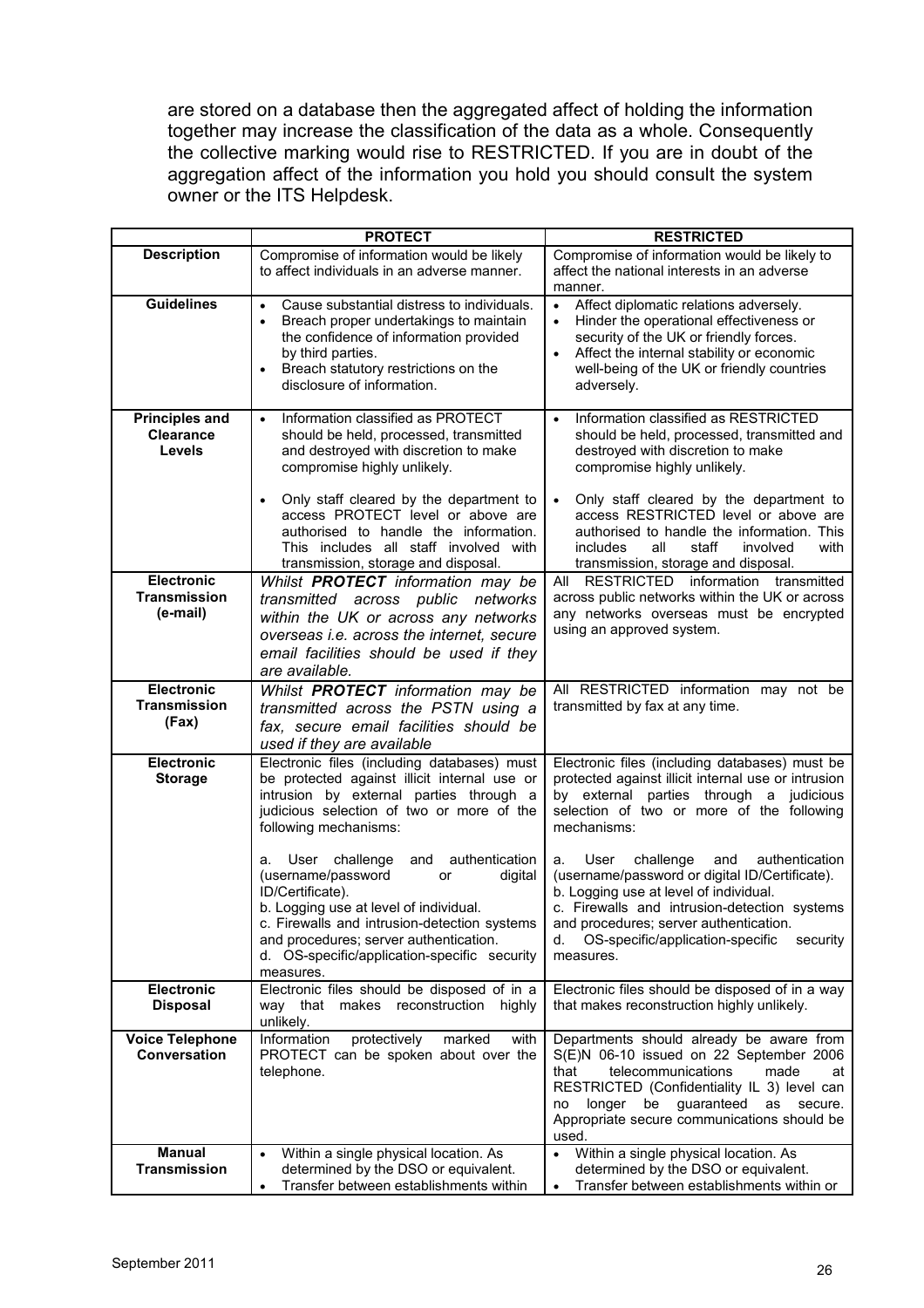|                        | <b>PROTECT</b>                                                                                                                                                                                                                                                                                                                                                | <b>RESTRICTED</b>                                                                                                                                                                                                                                                                                                                                                  |
|------------------------|---------------------------------------------------------------------------------------------------------------------------------------------------------------------------------------------------------------------------------------------------------------------------------------------------------------------------------------------------------------|--------------------------------------------------------------------------------------------------------------------------------------------------------------------------------------------------------------------------------------------------------------------------------------------------------------------------------------------------------------------|
|                        | or outside UK:<br>a. May be carried by ordinary postal service<br>or commercial courier firms, provided the<br>envelope/package3 is closed and the word<br>PROTECT is not visible.<br>b. The outer envelope must clearly show a<br>address<br>deliverv<br>return<br>$\mathsf{in}$<br>case<br>İS<br>unsuccessful.<br>c. In some cases due to the nature of the | outside UK:<br>a. May be carried by ordinary postal service or<br>commercial courier firms, provided<br>the<br>envelope/package is closed and the word<br>RESTRICTED is not visible.<br>b. The outer envelope should be addressed to<br>an individual by name and title. RESTRICTED<br>mail for/from overseas posts should be carried<br>by diplomatic airfreight. |
|                        | identifying<br>originating<br>contents.<br>the<br>department may be inappropriate and a<br>return PO Box alone should be used.                                                                                                                                                                                                                                | c. The outer envelope must clearly show a<br>address<br>return<br>in<br>delivery<br>case<br>is<br>unsuccessful, d. In some cases due to the<br>nature of the contents,<br>identifying<br>the<br>originating department may be inappropriate<br>and a return PO Box alone should be used.                                                                           |
| <b>Manual Storage</b>  | In an office environment, PROTECT<br>material should be held in a lockable<br>storage area or cabinet.<br>In a storage facility, all material should<br>٠<br>be protected through controlled access<br>to the storage areas, and through a<br>secure physical environment.                                                                                    | In an office environment, RESTRICTED<br>$\bullet$<br>material should be held in a lockable<br>storage area or cabinet.<br>In a storage facility, all material should be<br>$\bullet$<br>protected through controlled access to the<br>storage areas, and through a secure<br>physical environment.                                                                 |
| <b>Manual Disposal</b> | Disposed of or destroyed in a way that<br>makes reconstruction highly unlikely.                                                                                                                                                                                                                                                                               | Disposed of or destroyed in a way that makes<br>reconstruction highly unlikely.                                                                                                                                                                                                                                                                                    |

- 2.5 The Council provides a secure environment for its information. The primary security principle is that information should be kept within this environment and be made available for authorised staff to access. Occasionally it may be necessary to use mobile media to temporarily hold Council information.
- 2.6 Mobile devices (such as data sticks/flash drives, laptops, tablets, PDAs) must only be used to transfer information or data marked PROTECT, RESTRICTED or CONFIDENTIAL **when there is no other more secure alternative available**. In such cases the device and, ideally, the information should be encrypted.

# **3. EXAMPLES OF USE OF PROTECT AND RESTRICTED IN WIRRAL COUNCIL**

- 3.1 PROTECT refers to information relating to an individual. For example, information concerning parents who have registered for free school meals should be labelled PROTECT when dealing with an individual case. In instances where this information is viewed collectively, such as a database report showing all Wirral parents who claim free school meals, then the labelling will change to RESTRICTED.
- 3.2 Information that is personal and sensitive should be labelled RESTRICTED, even if it relates to one record of an individual files. This may include Social Services case files.
- 3.3 If you wish to discuss the classification of specific information contact the ITS Helpdesk.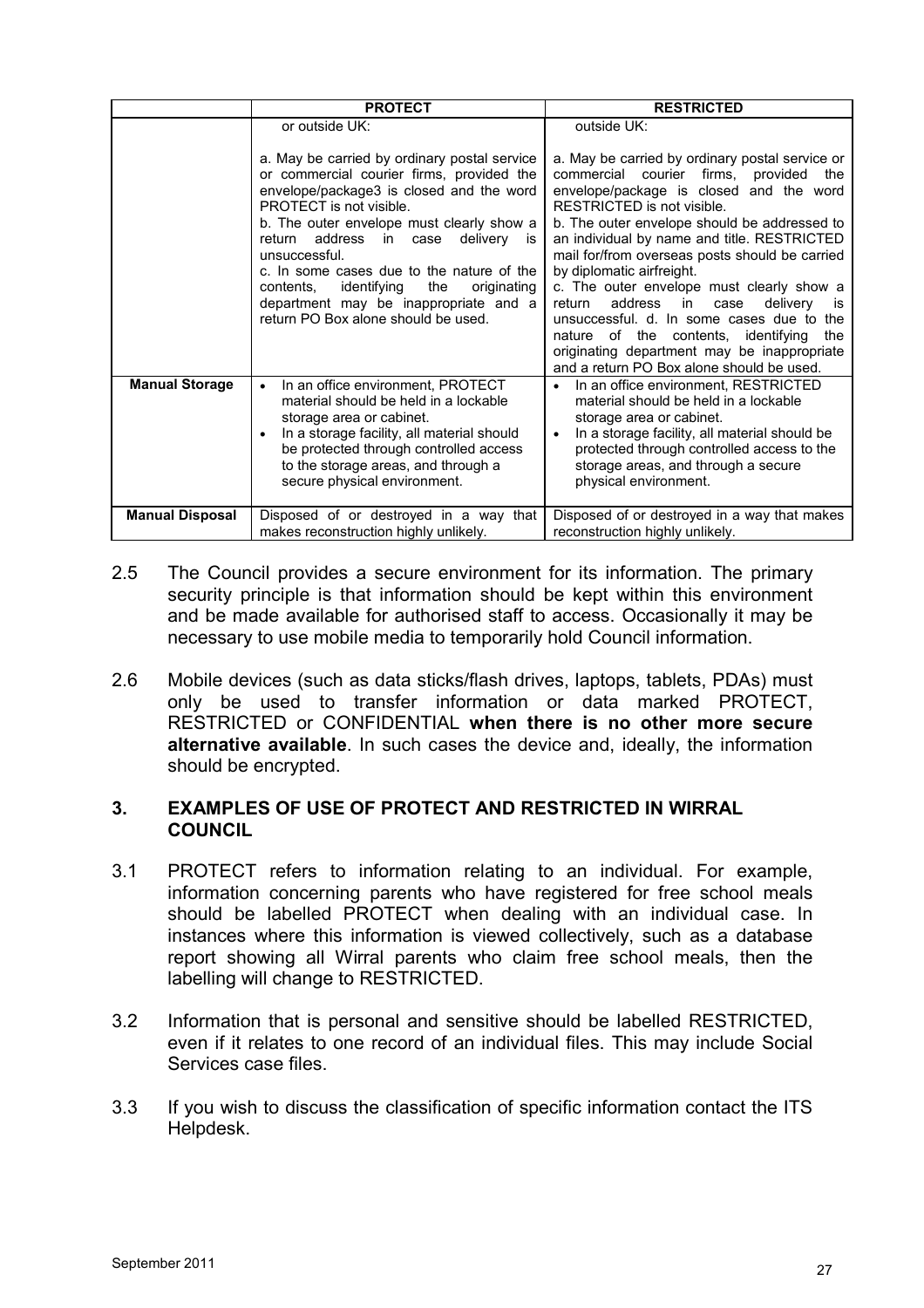# **USE OF MOBILE DEVICES** *& REMOVABLE MEDIA*

# **1. WHAT IS THE DEFINITION OF A MOBILE DEVICE** *& REMOVABLE MEDIA?*

- 1.1 The Council provides a secure environment for its information. The primary security principle is that information should be kept within this environment and be made available for authorised staff to access.
- 1.2 A mobile device is a portable device *with data processing and storage capabilities* that is used to access Council ICT systems and store or transmit data from any location. Examples include laptops, tablet PCs, Personal Digital Assistants, Smartphones and mobile phones.
- *1.3 Removable media refers to storage media which can be removed from a device, such as a computer, without the need to power the device off. This includes optical media, such as CDs/DVDs, memory cards, USB datasticks and external hard drives.*

# **2. PURPOSE OF PROVIDING MOBILE DEVICES** *& REMOVABLE MEDIA*

- 2.1 The Council provides mobile devices *and removable media* to enable staff to access ICT and telecommunications systems from any location as part of their employment *and to store data temporarily*.
- 2.2 *Only* mobile devices *and removable media* that are supplied by the Council may be connected to the Council network.
- 2.3 Mobile devices *and removable media* that are supplied by the Council must not be connected to any non-Council equipment or networks.
- 2.4 Personal mobile phones are permitted but they should be set to silent or discreet mode during working hours and only used in emergency situations.
- 2.5 Only Council-supplied USB data sticks must be used on Council devices and network. These can be purchased through Wirral's iProcurement system. **Personal USB flash drives/data sticks must not be used**.

# **3. PERSONAL USE OF COUNCIL SUPPLIED MOBILE DEVICES**

- 3.1 In emergency situations, including circumstances where you are unexpectedly required to work out of hours or at an alternative location, minimal use of your mobile device for personal use is permitted, as long as it does not interfere with work commitments and does not constitute misuse.
- 3.2 Minimal personal use means infrequently and for seconds, rather than minutes and should be kept to unavoidable, emergency situations.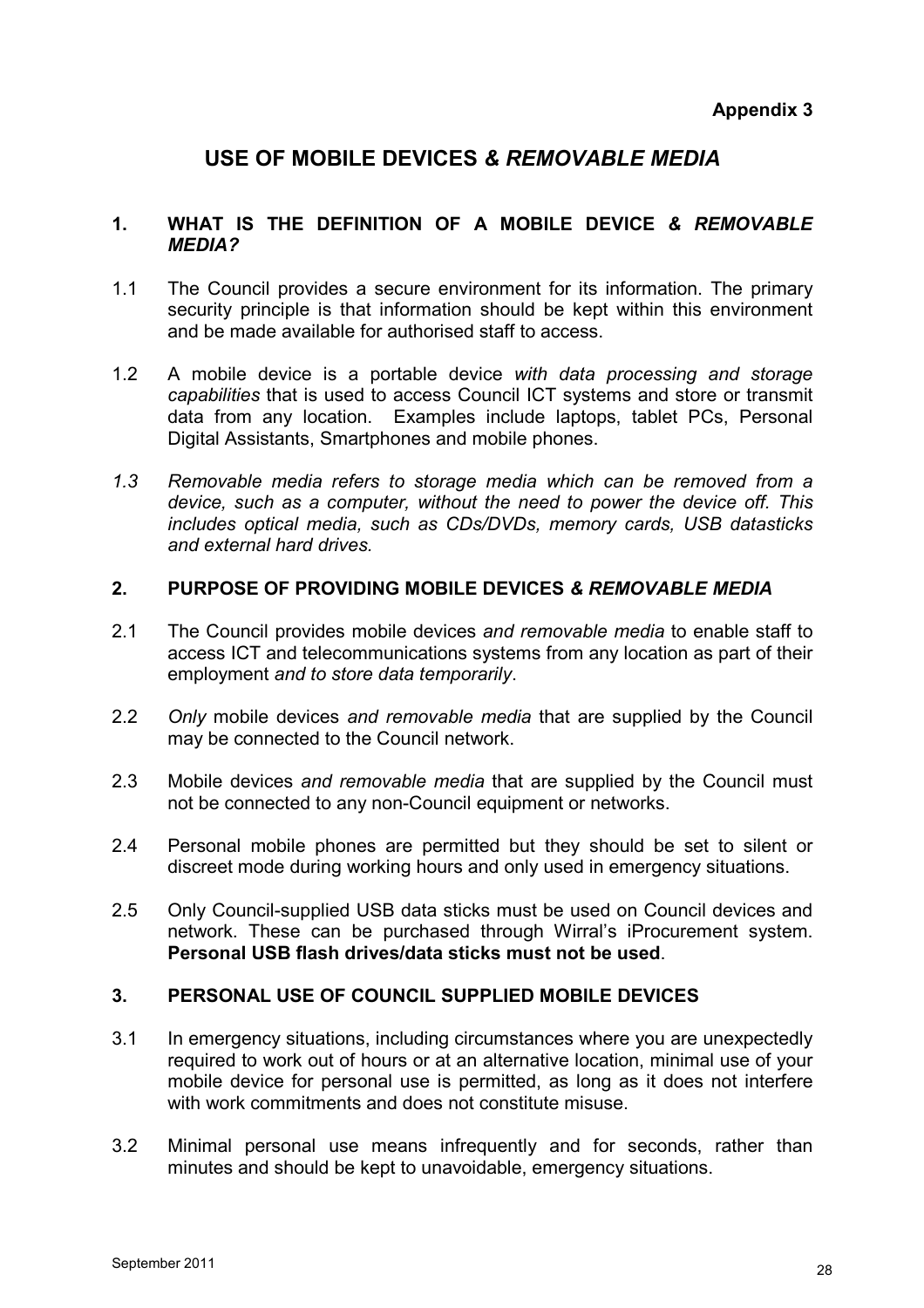# **4. THINGS YOU MUST NOT DO**

- 4.1 Except where it is strictly and necessarily required for your work, you must not use your mobile device to do the following:
	- Transmit picture messages.
	- Transmit video messages.
	- Download music or video files.
	- Download ring tones or games.
	- Dial or text premium rate phone numbers.
	- Use multimedia services.
- 4.2 The above list gives examples of "inappropriate" use but is neither exclusive nor exhaustive.

# **5. MONITORING THE USE OF MOBILE DEVICES & REMOVABLE MEDIA**

- 5.1 The Council has a duty to monitor how the organisation operates and how its individual employees perform whilst at work. Lawful monitoring is undertaken to safeguard employees as well as protect the interests of the Council and its customers. It is also undertaken so that Managers can ensure the smooth running of their Department and to enable the management of resources.
- 5.2 Be aware that the usage of mobile devices *and removable media* will be monitored to ensure that it is in accordance with the policies and procedures of the Council.
- 5.3 A summary of personal usage above the accepted minimum and the associated costs will be provided to individuals. These costs will be reclaimed by the Council.
- 5.4 Any personal usage above the permitted minimal use that is not repaid will be dealt with in accordance with the Council's disciplinary procedure where necessary. In disciplinary situations the Council will be the arbiter of whether or not the minimal personal use test has been met
- 5.5 All mobile devices *and removable media* must be available to be returned to the Council on request for updates and auditing purposes.

# **6. MOBILE DEVICES AND THE LAW**

- 6.1 Your mobile device must not be used in a way that contravenes the Law.
- 6.2 Under the Freedom of Information Act, any copy of a file held on a Wirral mobile device will be accessible to the general public. If you choose to delete this file after you know that it has been requested then you are committing an offence for which you, not the Council, will be personally liable.
- 6.3 Under the Data Protection Act we have a duty to protect personal or sensitive information. Some mobile devices *and removable media* have very limited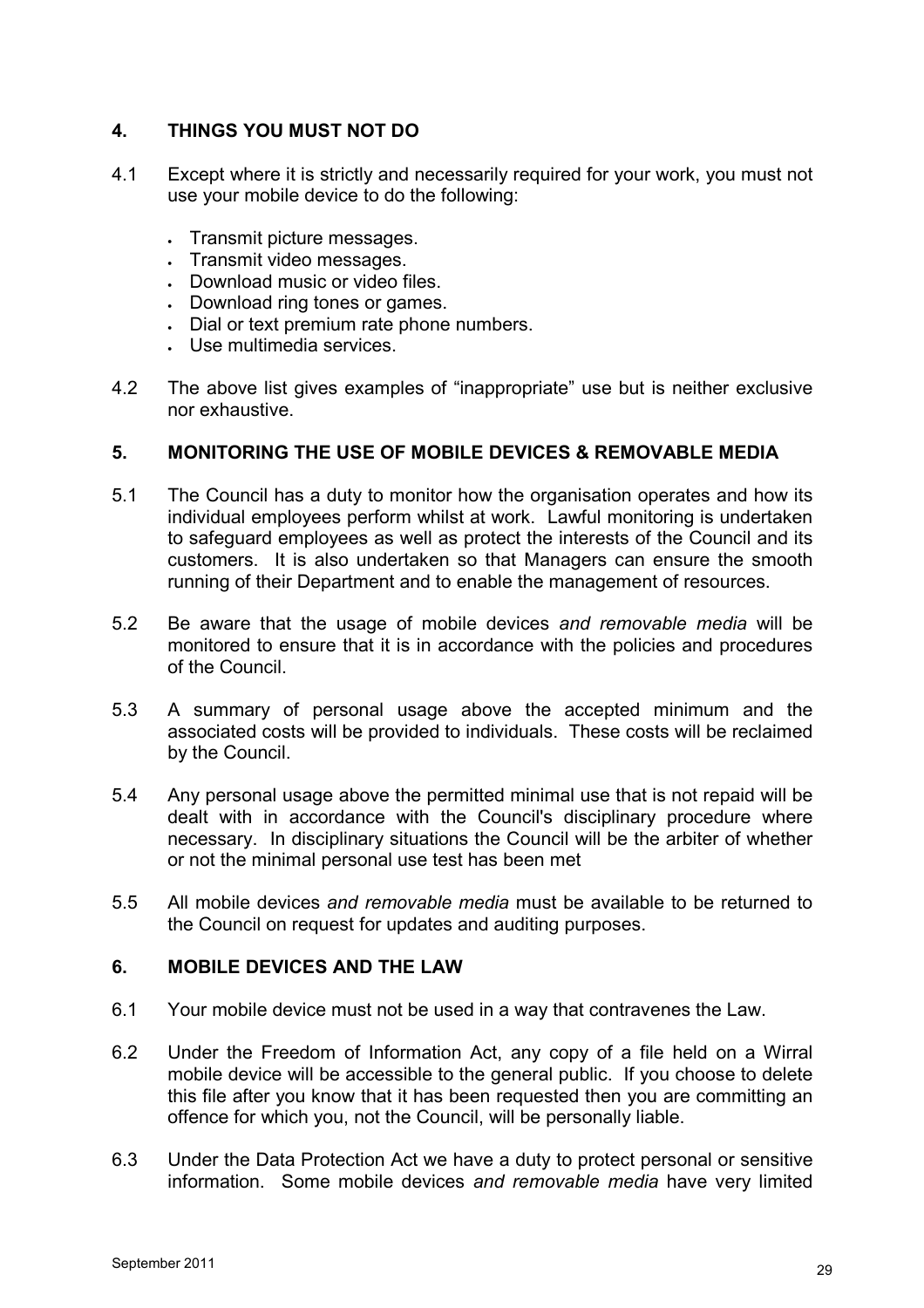security facilities and should not be used to store personal, sensitive or confidential information without additional controls.

6.4 The law (Road Vehicles (Construction and Use) (Amendment) (No. 4) Regulations 2003) prohibits drivers from using a hand-held mobile phone, or similar device, while driving. Employees must never use a phone while driving and ensure that their phone is switched off when driving.

# **7. TRANSFER OF COUNCIL INFORMATION**

- 7.1 Mobile devices *and removable media* must only be used to transfer Council information if there is a business purpose to do so and when no other more secure means is available (such as encrypted email).
- 7.2 If your role requires you to use a mobile device *or removable media* which will transfer Council information you must alert your Line Manager who will confirm there is a business requirement. The department Senior Information Risk Owner (SIRO) must authorise your use of the mobile device *or removable media* and ensure the department register is updated with your name, section, contact details, type of device, reason for transferring Council information and exactly what information is involved.
- 7.3 If the information being transferred is classified as PROTECT or above (see Appendix 2 for further details) then appropriate encryption must be used to protect the device and the information it holds.

# **8. YOUR RESPONSIBILITIES AS A MOBILE DEVICE** */ REMOVABLE MEDIA* **USER**

- 8.1 It is your responsibility to:
	- Familiarise yourself with this guidance before using a council supplied mobile device *or removable media*.
	- Assess the risks associated with using your mobile device */ removable media*
	- Keep your mobile device */ removable media* secure at all times*. If a device is to be left in a Council building overnight it must be locked away and out of sight.* Advice on protecting your mobile device and using your mobile device in a public place is given below.

# **9. THREATS TO MOBILE DEVICES** *& REMOVABLE MEDIA*

- 9.1 Staff should be aware of the threats associated with using a mobile device. These include, but are not limited to:
	- Theft
	- Loss
	- Damage
	- Compromise of information
	- Malicious attack (eg viruses)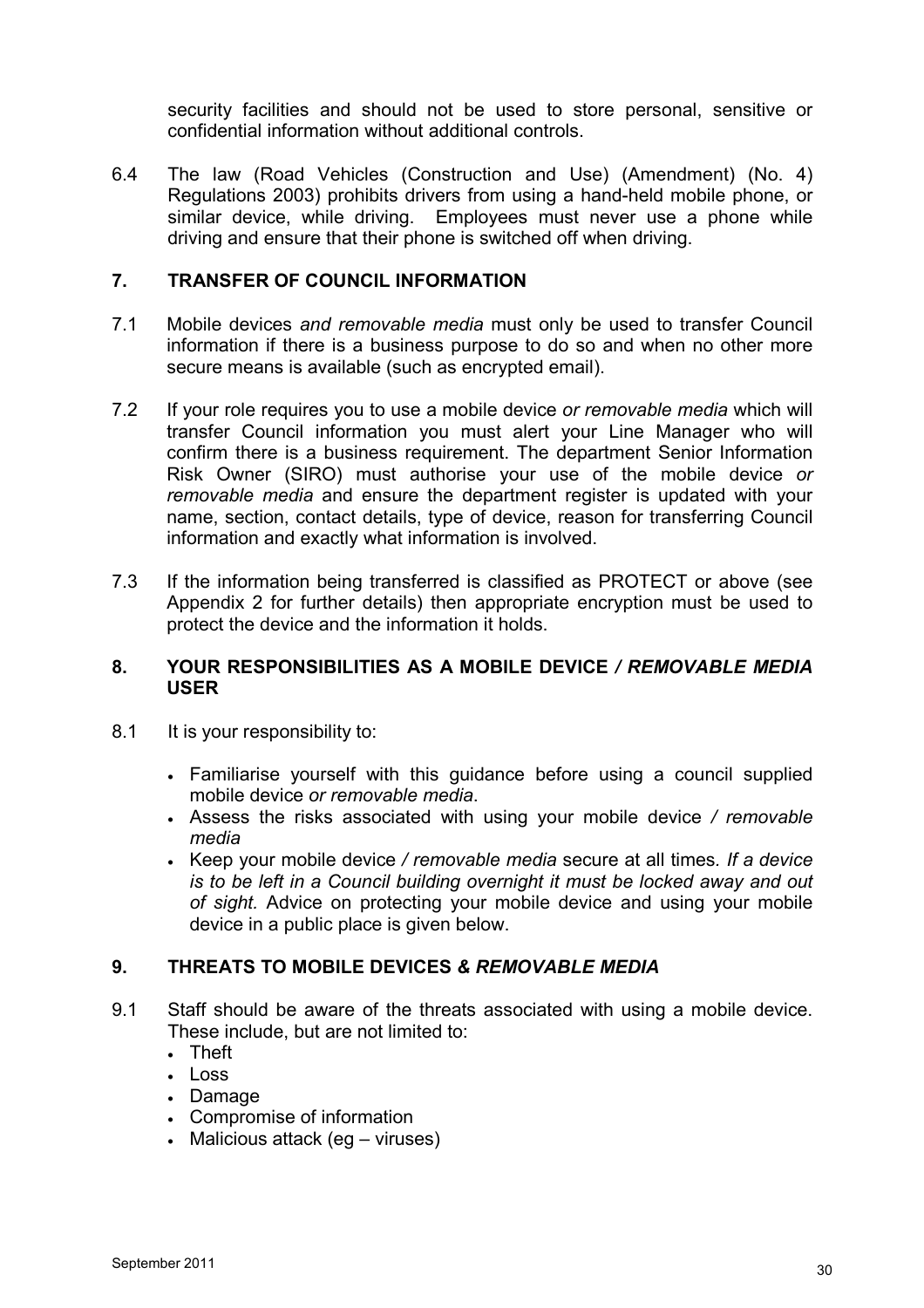# **10. USING YOUR MOBILE DEVICE IN A PUBLIC PLACE – A QUICK GUIDE**

10.1 Care should be taken when using mobile computing facilities in public places, meeting rooms and other unprotected areas outside of the Council's premises.

# 10.2 **Be vigilant and don't invite crime:**

- Make sure you have the right data access controls such as user account names and passwords or security tokens and that you use them properly.
- Secure your device to an immovable object if possible.
- Never leave your device unattended in public places.
- Enter passwords securely, just as you would enter a PIN number.
- Beware of shoulder surfers (people who watch your screen over your shoulder).
- Log out or use a screen saver with a password when you are not using the device.
- Do not give mobile devices to unauthorised persons (including members of your family).
- Carry mobile devices discretely on your person or in hand luggage.
- Never leave your device in view when left in a car.
- Report theft or loss of your device to the police and obtain an incident number.
- Report theft, damage or loss of your mobile device to the IT Services Helpdesk on ext.4080.

# 10.3 **Do your housekeeping:**

- Make sure you take regular backups of the data on your mobile device if it is the only copy of the data.
- Make sure your anti-virus software is kept up to date.
- If you no longer need a file then delete it.
- Don't eat or drink near your device.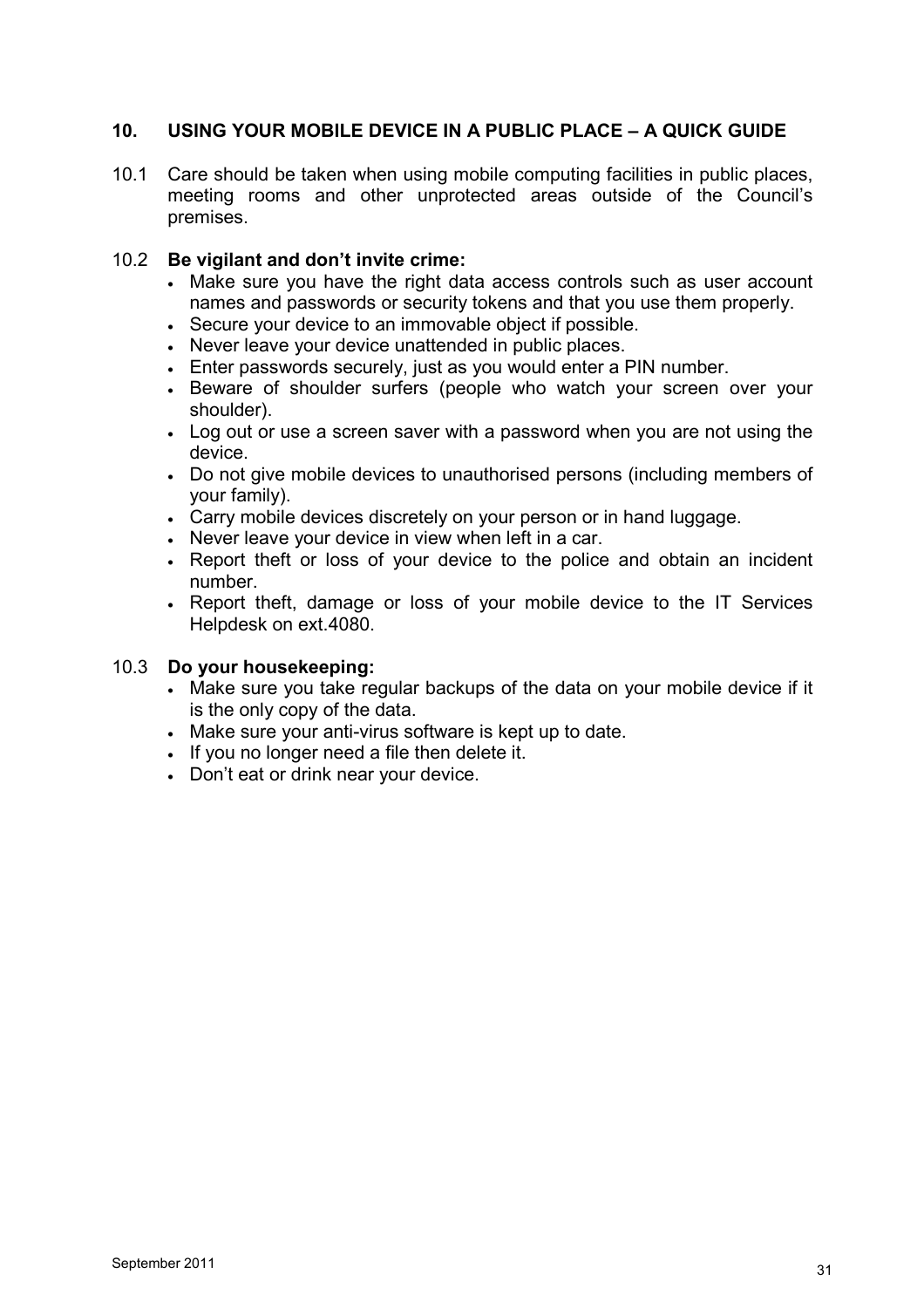# **USE OF INTERNET, ELECTRONIC MAIL** *& TELECOMMUNICATIONS*  **FACILITIES**

# **CODE OF PRACTICE - EMPLOYEES**

This document outlines the policy adopted by the Council for the acceptable use of computer network facilities, including electronic mail and the Internet, *and telecommunications facilities.* 

Anyone authorised to use such facilities is required to abide by the conditions laid down in this policy. Any breach of these conditions could result in disciplinary action or in some cases a criminal prosecution.

All users are expected to demonstrate a responsible approach in the use of resources available to them, and to show consideration for other users, both those using the Council's facilities and those with whom they may come into contact on the Internet. Users are expected to behave in a legal, moral and ethical fashion that is consistent with Council policies and standards.

It must be recognised that any view communicated over the Internet will be deemed to be the view of the Council, and will in most cases be treated as equivalent to correspondence sent by traditional formal routes. Normal rules for authorising correspondence and statements should therefore be applied to electronic communication.

Access to the Internet by personal computers (including portables) provided by the Council must use only the approved service providers. (Downloading "free" browsers etc. may significantly change the way in which the PC is organised, which may in turn give rise to support problems.)

Users must not load unauthorised software, including games, on personal computers provided by the Council.

Users should print only essential material, and should check the length of a document before printing.

Use of the facilities provided will be routinely monitored and any unauthorised or unacceptable use could result in disciplinary measures.

As stated in the ICT Security Policy individuals must keep their password secure and not share it with others. This prevents unauthorised access to accounts. This access protection is revised in two sets of circumstances.

First, when the account holder is unexpectedly absent. For business continuity purposes access to an account can be obtained by line management with the permission of the appropriate Head of Service. Such requests should be forwarded to the IT Services' Helpdesk.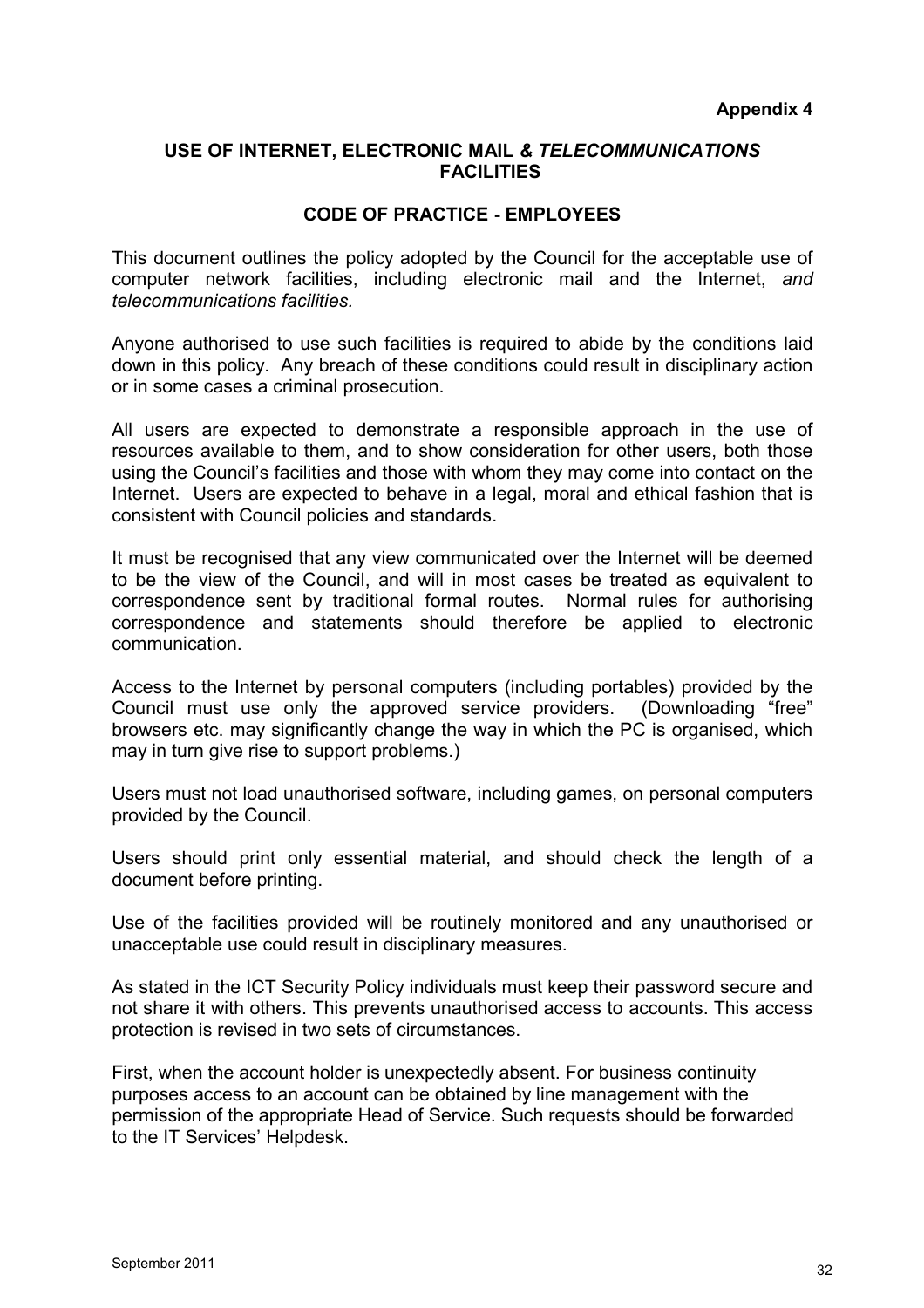The second is during the disciplinary process<sup>3</sup>. IT Services will provide Investigating Officers<sup>4</sup> access to accounts on receipt of permission from the appropriate Head of Service. In these circumstances the request from the Head of Service should be addressed to a member of the IT Services management team.

All communications sent or received via the Government Connect Secure Extranet (GCSx) or the Government Secure Intranet (GSi) may be intercepted or monitored.

The automatic forwarding of electronic mail from a Wirral Council email account to another email account in a lower classification domain (ie – an internet email account such as hotmail) is prohibited.

The manual forwarding of Council emails to personal email accounts in a lower classification domain is prohibited.

The use of Council email facilities to forward so-called 'chain emails' is prohibited.

*The Council's telephony system is a business tool and personal use should be kept to a minimum.* 

*Telephone calls made to the Council's Call Centre are recorded for training and quality assurance purposes. Such records of communications constitute a lawful interception of a communication under the Telecommunications (Lawful Business Practice) (Interception of Communications) Regulations 2000.* 

# **Unacceptable Deliberate Use**

The following activities, whilst not an exhaustive list, are unacceptable:

- 1. The access to or creation, transmission or publication of any offensive, discriminatory, pornographic, obscene or indecent images, sounds, data or other material.
- 2. The access to or creation, transmission or publication of any data capable of being displayed or converted to such offensive, pornographic, obscene or indecent images, sounds, data or other material.
- 3. The creation, transmission or publication of any material which is designed or likely to cause offence, inconvenience or needless anxiety, or which may intimidate or create an atmosphere of harassment.
- 4. The creation, transmission or publication of defamatory material.
- 5. The receipt or transmission of material that infringes the copyright of another person.

 $\overline{a}$ 

<sup>&</sup>lt;sup>3</sup> The Council's Discipline Policy can be accessed at http://10.107.1.50/Personnel/Discipline.htm. <sup>4</sup> The role of the Investigating Officer is described at

http://10.107.1.50/Personnel/Discipline\_Investigating\_Off.htm, and the Nominated Officer at http://10.107.1.50/Personnel/Discipline\_Nominated\_Officer.htm.